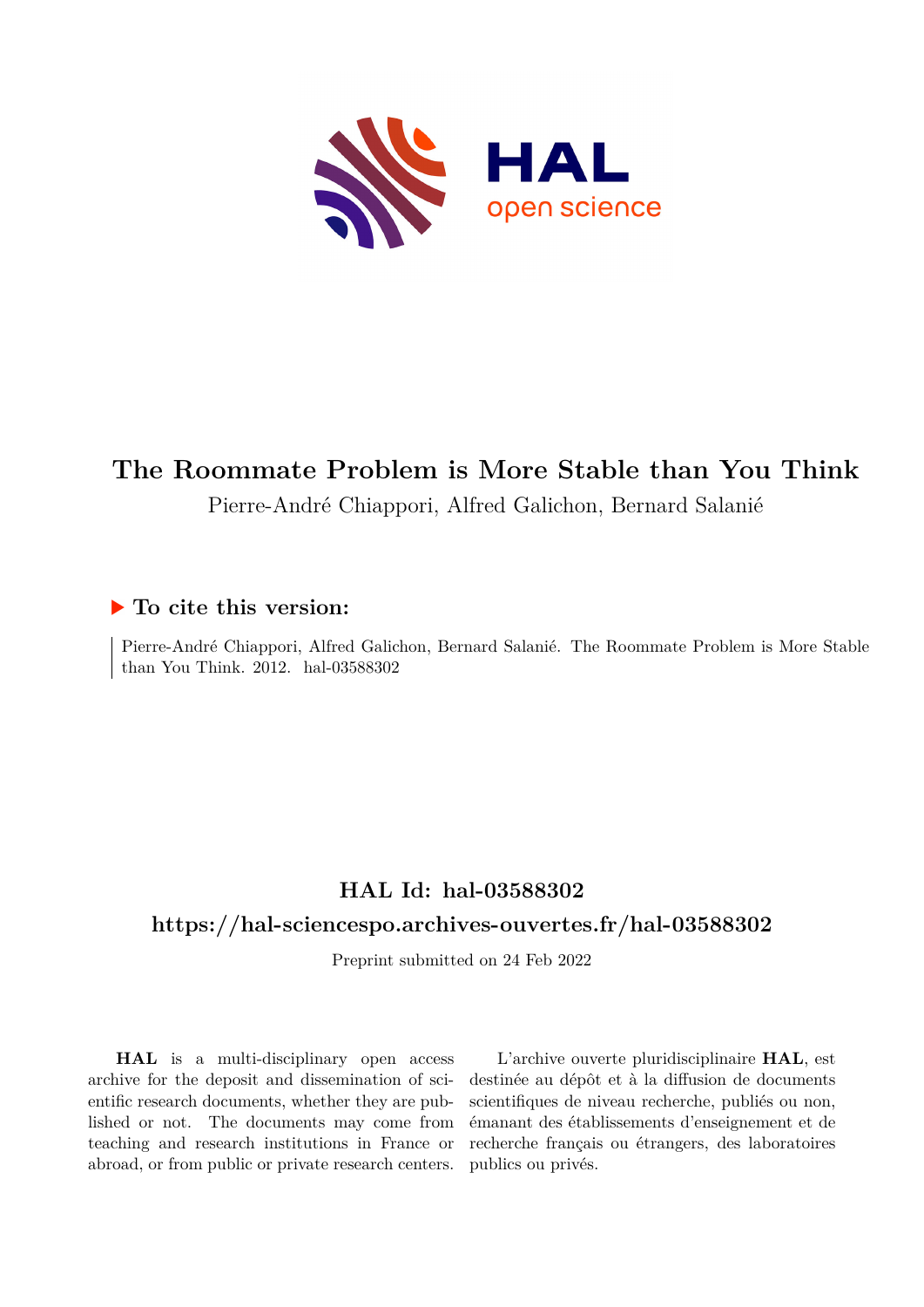## The Roommate Problem

Is More Stable Than You Think<sup>1</sup>

Pierre-André Chiappori<sup>2</sup> Columbia University

Alfred Galichon<sup>3</sup> Ecole polytechnique

Bernard Salani $\acute{\rm e}^4$ Columbia University

August 5, 2012

<sup>1</sup>We thank Yeon-Koo Che, Navin Kartik, and especially Arnaud Dupuy, Fuhito Kojima and Phil Reny for useful comments.

<sup>2</sup>Address: Department of Economics, Columbia University, 1009A International Affairs Building, 420 West 118th St., New York, NY 10027, USA. E-mail: pc2167@columbia.edu. Chiappori gratefully acknowledges financial support from the NSF (award #1124277).

<sup>3</sup>Address: Economics Department, Ecole Polytechnique, 91128 Palaiseau, France. E-mail: alfred.galichon@polytechnique.edu. Parts of this paper were written while Galichon was visiting Columbia University; he thanks the Department of Economics and the Alliance Program for their hospitality. Galichon gratefully acknowledges support from Chaire EDF-Calyon "Finance and Développement Durable" and FiME (www.fime-lab.org), and from Chaire Axa "Assurance et Risques Majeurs".

<sup>4</sup>Address: Department of Economics, Columbia University, 1132 International Affairs Building, 420 West 118th Street, New York, NY 10027, USA. E-mail: bsalanie@columbia.edu.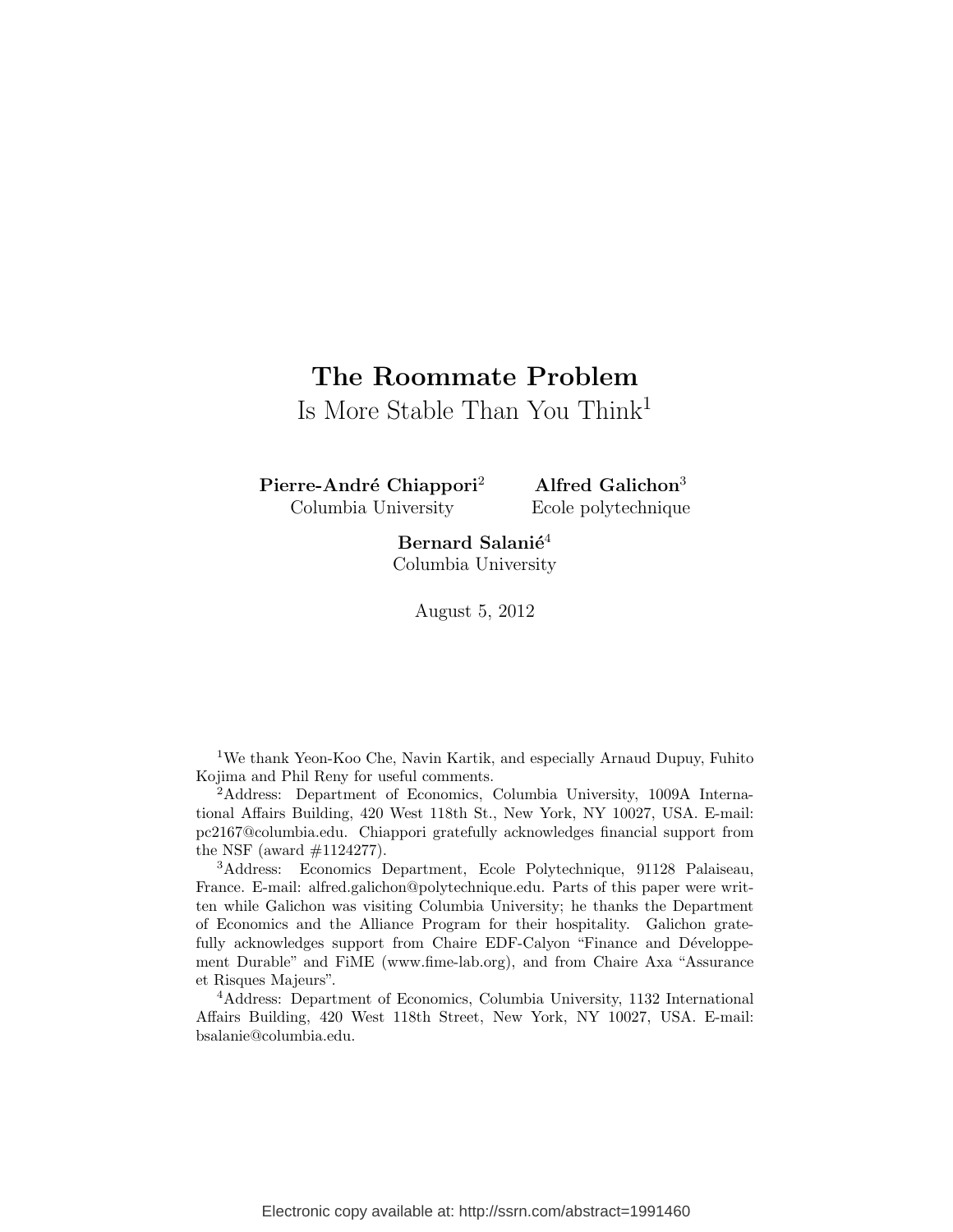#### Abstract

Stable matchings may fail to exist in the roommate matching problem, both when utility is transferable and when it is not. We show that when utility is transferable, the existence of a stable matching is restored when there is an even number of individuals of indistinguishable characteristics and tastes (types). As a consequence, when the number of individuals of any given type is large enough there always exist "quasi-stable" matchings: a stable matching can be restored with minimal policy intervention. Our results build on an analogy with an associated bipartite problem; it follows that the tools crafted in empirical studies of the marriage problem can easily be adapted to the roommate problem.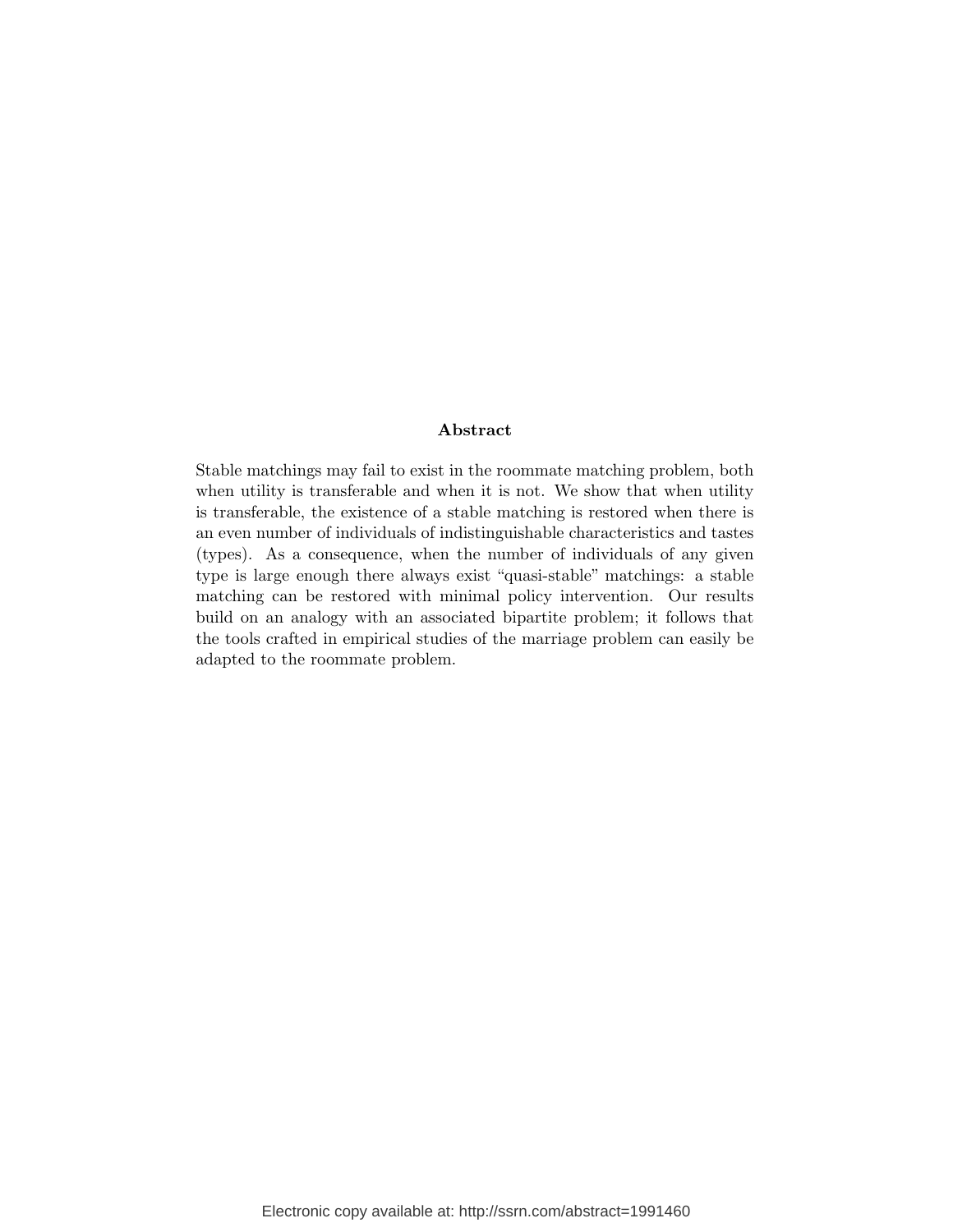## 1 Introduction

Since the seminal work of Becker (1973, 1991), the economic literature has mostly modeled the marriage market as a bipartite matching game with transferable utility (TU). Each couple consists of two partners coming each from a separate subpopulation, whom we will call men and women. In the TU framework, any potential couple generates a surplus that is (endogenously) shared by its members. The resulting matching must satisfy a stability property, reflecting robustness to unilateral and bilateral deviations. The theoretical analysis of bipartite matching with transferable utility was introduced by Koopmans and Beckmann (1957). Shapley and Shubik (1971) studied the set of stable matchings under TU; they showed that it is both the core and the set of competitive equilibria, that stable matchings are the maximizers of aggregate surplus, and that the associated individual surpluses solve the dual imputation problem.

The applications of bipartite matching go well beyond the market for marriage. Yet the bipartite assumption is restrictive in some contexts, where a match does not have to include exactly one individual from each of two exogenously given subpopulations. Even for marriage markets, a growing number of countries or US states have authorized same-sex unions in some form. In economic relationships the buyer-seller distinction is often endogenously determined, as are positions on a presidential ticket, or roles within a team in sports. The game where agents set out to match without the bipartite requirement is classically called the roommate matching problem. It is well-known since Gale and Shapley (1962) that when utility is not transferable, many of the nice results of bipartite matching do not extend to the roommate problem. In particular, Gale and Shapley showed that stable matchings may not exist in the roommate problem with non-transferable utility. Since this disappointing result, the literature on the roommate problem has been very sparse; and most of it is in the non-transferable (NTU) setting. A few papers have studied the property of NTU stable matchings when they exist. Gusfield and Irving (1989) showed that the set of singles is the same in all stable matchings; Klaus and Klijn (2010) study whether any of them can be "fair". Efficient algorithms have also been available since Irving (1985). Necessary and sufficient existence conditions under strict preferences have been found by Tan (1991) for complete stable matchings and by Sotomayor (2005) for stable matchings. Chung (2000) shows that a condition he calls "no odd rings" is sufficient for stable matchings to exist under weak preferences.

The TU case has been less studied in the theoretical literature, in spite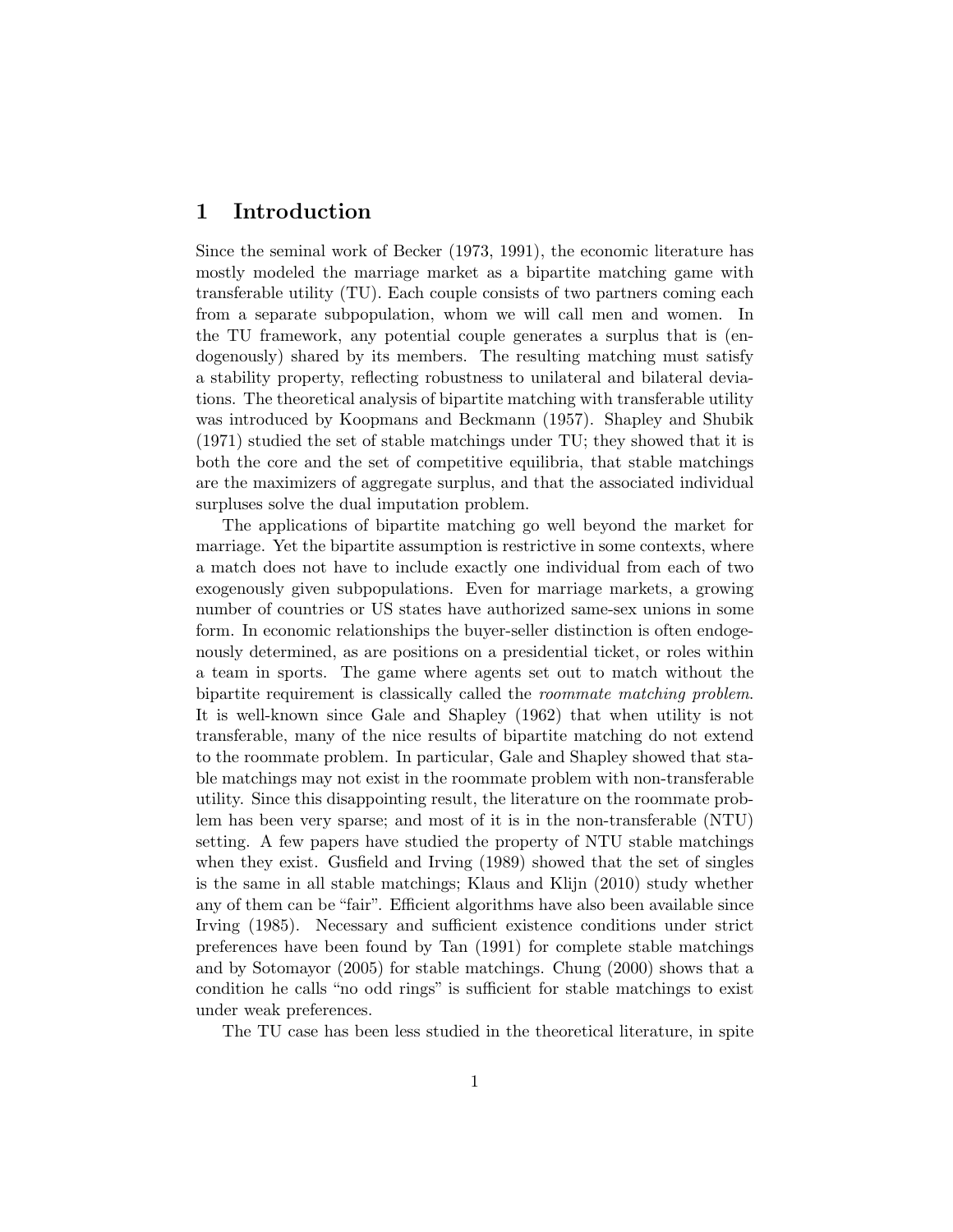of its relevance in empirical applications. Chung (2000) shows that when the division of surplus obeys an exogenous rule, odd rings are ruled out and the roommate problem has a stable matching; but that is clearly not an appealing assumption. Karlander and Eriksson (2001) provide a graphtheoretic characterization of stable outcomes when they exist; and Klaus and Nichifor (2010) studies their properties. Talman and Yang (2011) give a characterization in terms of integer programming.

In this paper, we argue that while the existence problem is still present under TU, its economic implications may be much less damaging than one would expect. Specifically, we consider a model in which agents belong to various "types", where each type consists of individuals of indistinguishable characteristics and tastes. In this context, we show two main results. First, a stable matching always exists when the number of individuals in each type is even. Second, when the number of individuals of any given type is large enough, there always exist "quasi-stable" matchings: even if a stable matching does not exist, existence can be restored with minimal policy intervention. To do this, one only needs to convince one individual to leave the game in each type with an odd number of individuals. If this requires a compensation to be paid, this can be done at a per capita cost that goes to zero when the population of each type goes to infinity.

The results of this paper are related to those of Azevedo, Weyl, and White (2012) who show the existence of a Walrasian equilibrium in an economy with indivisible goods, a continuum of agents and quasilinear utility. Unlike their main results, ours apply in markets with finite numbers of agents. Our methods are also original. As is well-known, in bipartite problems all feasible matchings that maximize social surplus are stable. This is not true in roommate problems; but we show how any roommate problem can be "cloned" in order to construct an associated bipartite problem. We then exploit this insight to prove existence of stable matchings in roommate problems with even numbers of agents within each type.

To the best of our knowledge, the connection between the unipartite and bipartite problems stressed in this paper is new. Importantly, this implies that the empirical tools devised for the bipartite matching setting should carry over directly to the roommate context when the populations under consideration are large.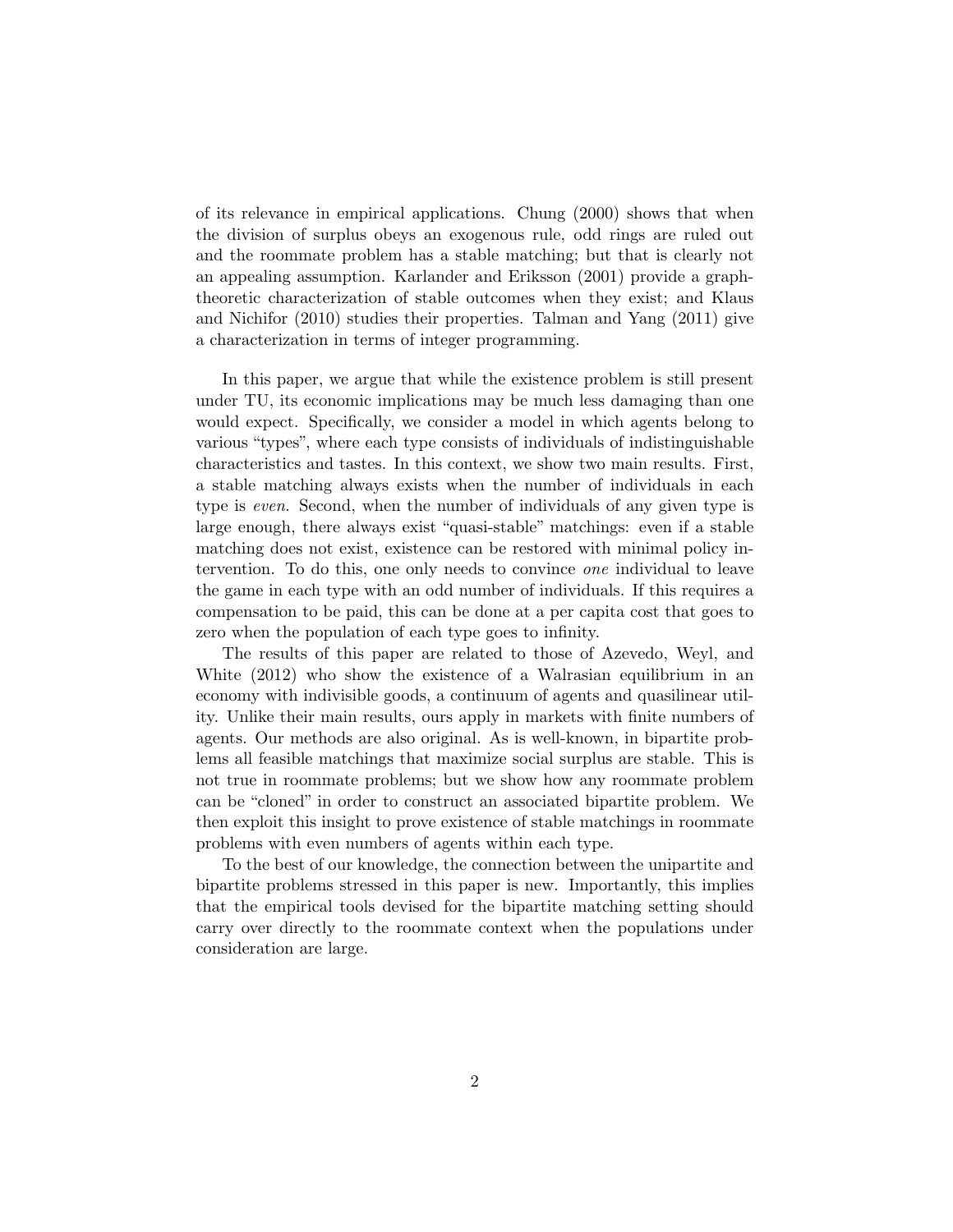## 2 A Simple Example

We start by giving the intuition of our main results on an illustrative example.

#### 2.1 Unstable Matchings

That a stable matching may not exist for the roommate problem under non-transferable utility has been known since Gale and Shapley. As it turns out, it is almost equally easy to construct an example of non-existence of a stable matching with transferable utility. Here a matching defines who is matched to whom and how the corresponding surplus is divided between the partners. Stability is defined exactly as in the NTU case, except that if a new match forms partners must also agree on splitting their joint surplus. Consider the following:

Example 1 The population has three individuals. Any unmatched individual has zero utility. The joint surplus created by the matching of any two of them is given by the off-diagonal terms of the matrix

$$
\Phi = \begin{pmatrix} - & 6 & 8 \\ 6 & - & 5 \\ 8 & 5 & - \end{pmatrix}
$$
 (1)

so that individuals 1 and 2 create, if they match, a surplus of 6; 1 and 3 create a surplus of 8, etc.

Assume, now, that there exists a stable matching. A matching in which all individuals remain single is obviously not stable; any stable matching must be such that one person remains single and the other two are matched together. Let  $(u_x)$  be the utility that individual of type  $x = 1, 2, 3$  gets out of this game; stability imposes  $u_x + u_y \geq \Phi_{xy}$  for all potential matches, with equality if x and y are actually matched—and  $u_x \geq 0$  with equality if x is single. One can readily check, however, that no set of numbers  $(u_1, u_2, u_3)$ satisfying these relationships for all x and y exists: whichever the married pair is, one of the matched partners would increase her utility by matching with the single person. Indeed, if the matched pair is  $\{1,2\}$ , then

$$
u_1 + u_2 = 6, u_3 = 0, u_2 \ge 0
$$

contradicts  $u_1 + u_3 \geq 8$ : agent 3, being single, is willing to give up any amount smaller than 8 to be matched with 1, while the match between 1 and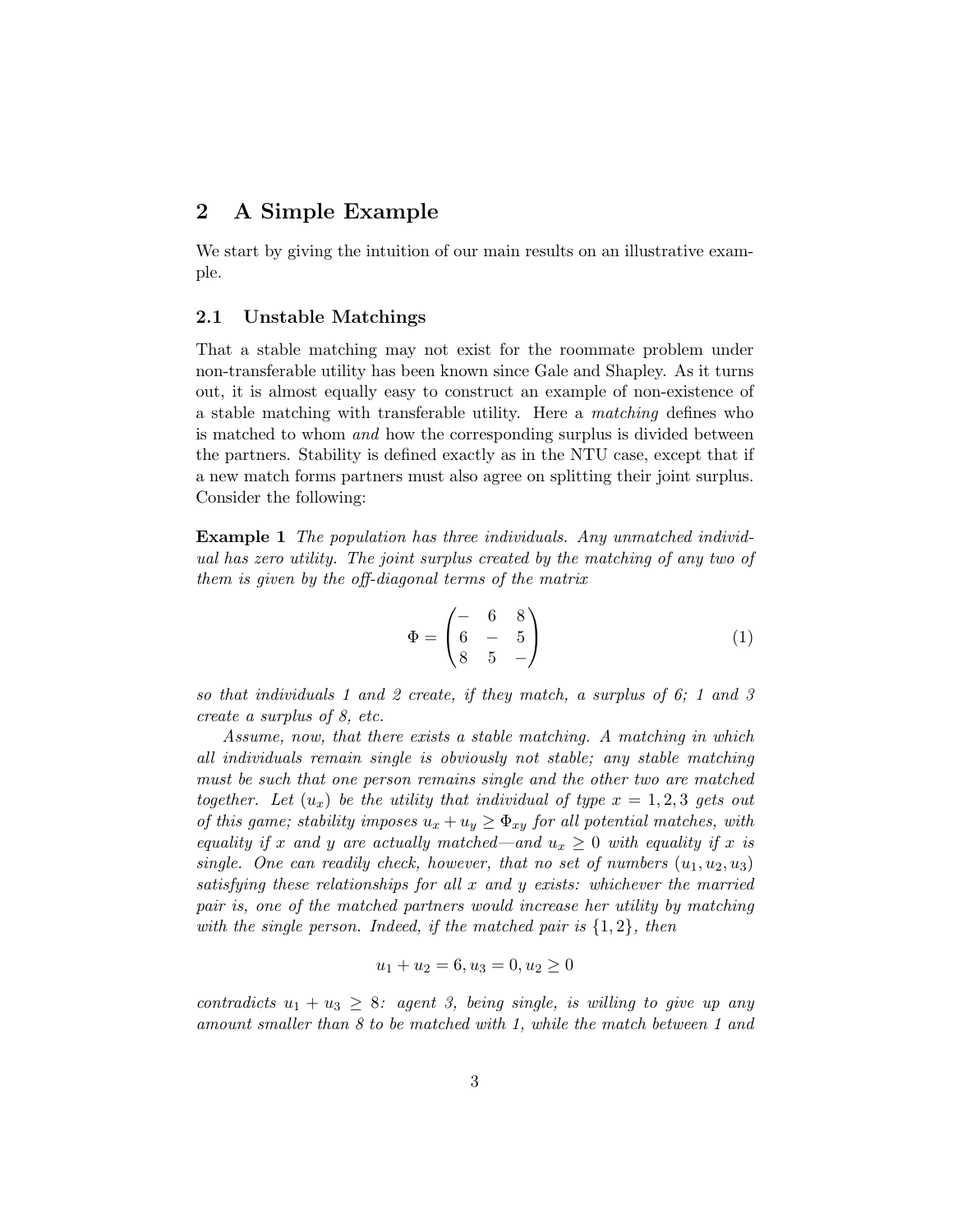2 cannot provide 1 with more than 6. Similarly, if the married pair is  $\{2,3\}$ , then

$$
u_2 + u_3 = 5, u_1 = 0, u_2 \ge 0, u_3 \ge 0
$$

contradicts both  $u_1 + u_2 \geq 6$  and  $u_1 + u_3 \geq 8$  (so that 1 is willing to give more than 5 and less than 6 to agent 2 to match with her, and more than 5 and less than 8 to 3.) Finally, if the married pair is  $\{1,3\}$ , then

$$
u_1 + u_3 = 8, u_2 = 0, u_1 \ge 0, u_3 \ge 0
$$

is incompatible with  $u_1 + u_3 \ge 11$ , which follows from combining  $u_1 + u_2 \ge 6$ and  $u_2 + u_3 \geq 5$  with  $u_2 = 0$  (since agent 2 is single 1 could match with her and capture almost 6, while 3 could match with her and capture almost 5; these outside options are more attractive than anything 1 and 3 can achieve together.) We conclude that no stable matching exists.

Note that there is nothing pathological in Example 1. The surpluses can easily be (locally) modified without changing the result. Also, the conclusion does not require an odd number of agents; one can readily introduce a fourth individual, who generates a small enough surplus with any roommate, without changing the non existence finding.

#### 2.2 Cloning

However, there exists a simple modification that restores existence. Take Example 1. Let us now *duplicate* the economy by "cloning" each agent; technically, we now have three types  $x = 1, 2, 3$  of agents, with two (identical) individuals of each type. The joint surplus created by a matching between two individuals of different types  $x \neq y$  is as in Example 1; but we now also need to define the surplus generated by the matching of two clones (two individuals of the same type.) Take it to be 2 for every type—more on this later. We then have the matrix:

$$
\Phi' = \begin{pmatrix} 2 & 6 & 8 \\ 6 & 2 & 5 \\ 8 & 5 & 2 \end{pmatrix}
$$
 (2)

Consider the following matching  $\mu^*$ : there is one match between a type 1 and a type 2 individuals, one between type 1 and type 3, and one between type 2 and type 3. Assume individuals share the surplus so that each individual of type 1 gets 4.5, each individual of type 2 gets 1.5, and each individual of type 3 gets 3.5. This is clearly feasible; and it is easy to verify that it is a stable matching.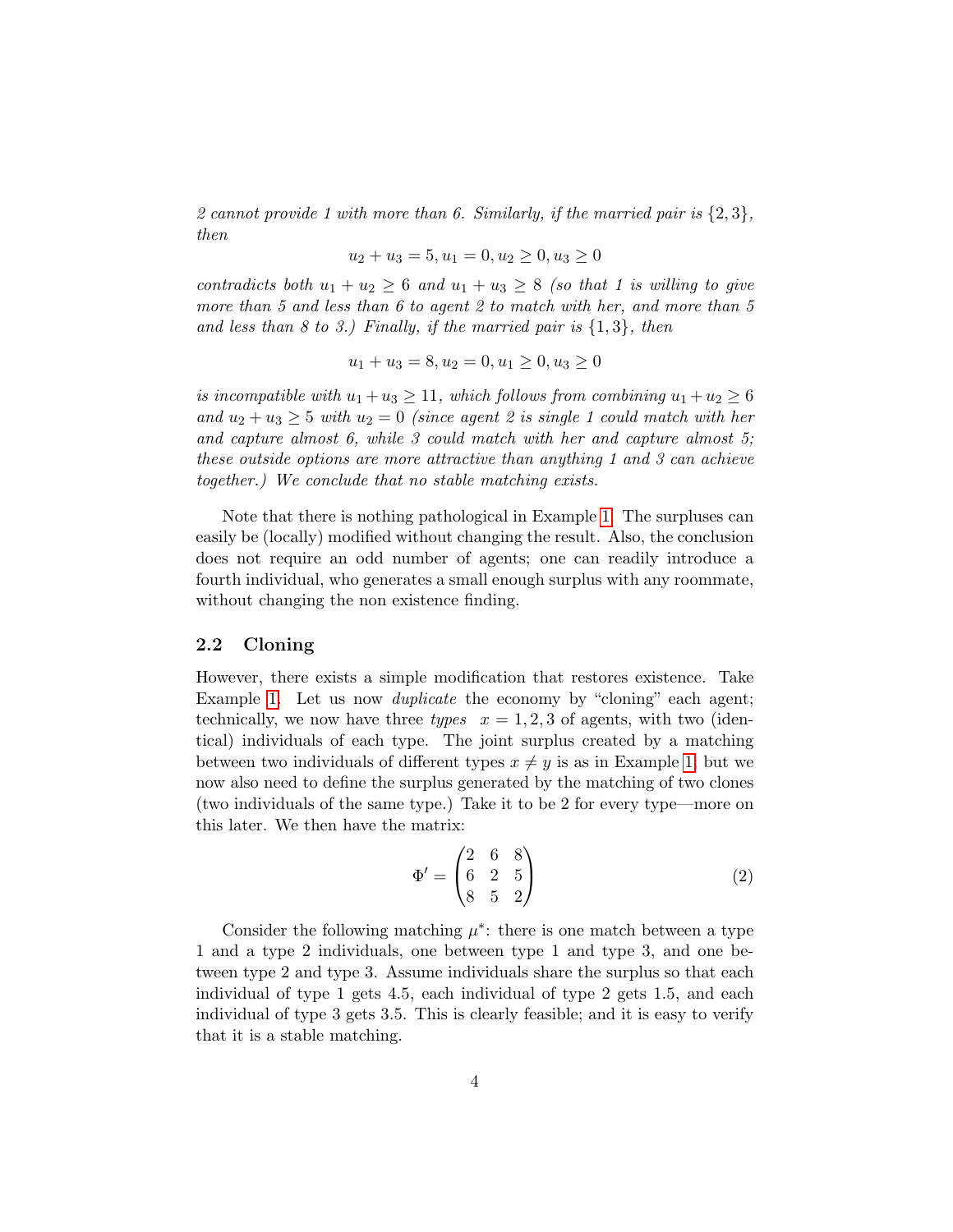Less obvious but still true is the fact (proved later on) that existence would still obtain for *any* values chosen for the diagonal of the matrix, although the stable matching pattern that would emerge may be different<sup>1</sup>. In other words, our cloning operation always restores the existence of a stable match, irrespective of the values of the joint surpluses created by matches between clones.

#### 2.3 Surplus Maximization

Our main result is better understood when related to another, closely linked problem: finding a feasible matching that maximizes total surplus. Total surplus is simply the sum of the joint surpluses of every match (keeping to a normalized utility of zero for singles). In the standard, bipartite framework, the adjective "feasible" refers to the fact that each individual can only be matched to one partner or stay single. Roommate matching, however, introduces an additional feasibility constraint. For any two types  $x \neq y$ , denote  $\mu_{xy}$  the number of matches between an individual of type x and an individual of type y; since a roommate matching for which  $\mu_{xy}$  and  $\mu_{yx}$  differ would clearly not be feasible, it must be the case that  $\mu_{xy} = \mu_{yx}$ . This additional symmetry constraint is absent from the bipartite model, where these two individuals would belong to two separate subpopulations and the number of marriages between say, a college-educated man and a woman who is a high-school graduate may well differ (and typically does) from the number of marriages between a college-educated woman and a man who is a high-school graduate.

As we will see, this symmetry constraint is the source of the difficulty in finding stable roommate matchings; and our cloning operation addresses it. To see this on our Example 1, first go back to roommate matching with one individual of each type  $x = 1, 2, 3$ , and neglect the symmetry constraint. Since there is only one individual of each type  $x$ , she cannot match with herself:  $\mu_{xx} \equiv 0$ ; and neglecting symmetry, the only other feasibility constraints are

for every 
$$
x
$$
,  $\sum_{y \neq x} \mu_{xy} \leq 1$ 

and

for every 
$$
y
$$
,  $\sum_{x \neq y} \mu_{xy} \leq 1$ .

<sup>&</sup>lt;sup>1</sup>For instance, if the diagonal elements are large enough, the stable matching matches each individual with her clone.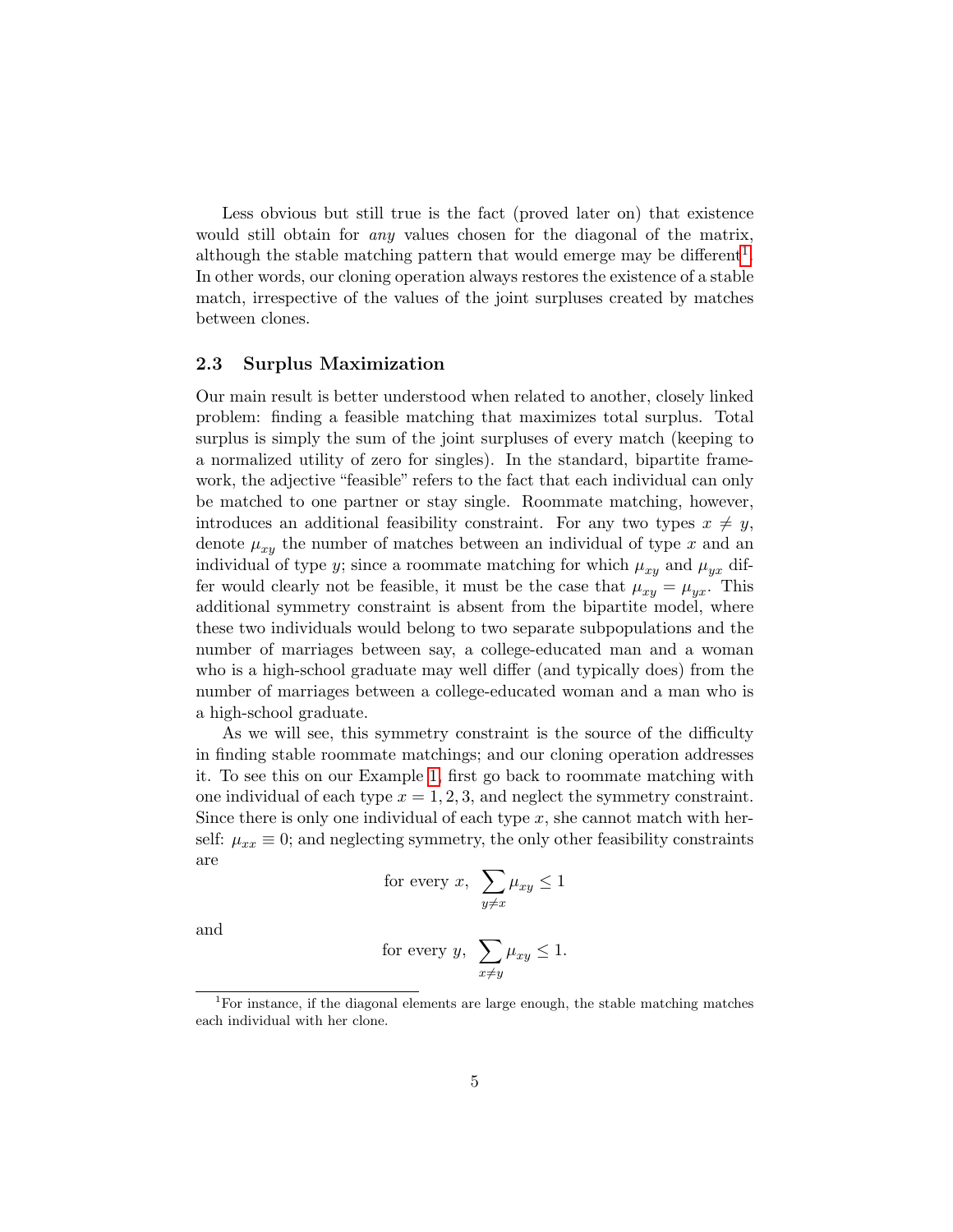The two matchings

$$
\mu^{1} = \begin{pmatrix} 0 & 0 & 1 \\ 1 & 0 & 0 \\ 0 & 1 & 0 \end{pmatrix} \text{ and } \mu^{2} = \begin{pmatrix} 0 & 1 & 0 \\ 0 & 0 & 1 \\ 1 & 0 & 0 \end{pmatrix}
$$

are feasible in this limited sense; and they both achieve the highest possible surplus when the symmetry conditions are disregarded. The existence of two solutions is not surprising: given the symmetric nature of the surplus matrix  $\Phi$ , if a matrix  $\mu$  maximizes total surplus, so does its transpose  $\mu^t$ . Unfortunately, neither is symmetric, and therefore neither makes any sense in the roommate problem. For instance,  $\mu^1$  has agent 1 matched both with agent 3 (in the first row) and with agent 2 (in the first column). Also, note that a third solution to this relaxed problem is the unweighted mean of  $\mu^1$ and  $\mu^2$ ,

$$
\mu^m = \begin{pmatrix} 0 & 1/2 & 1/2 \\ 1/2 & 0 & 1/2 \\ 1/2 & 1/2 & 0 \end{pmatrix}
$$

However, while this matrix is indeed symmetric, its coefficients are not integer and thus it is not a feasible matching either; moreover, and quite interestingly, it cannot be interpreted as the outcome of randomization since it is *not* a convex combination of feasible roommate matching matrices<sup>2</sup>.

Let us now reintroduce the symmetry constraint. The (now fully) feasible matching that maximizes total surplus can only have one matched pair and one single; and the pair that should be matched clearly consists of individuals 1 and 3:

$$
\bar{\mu} = \begin{pmatrix} 0 & 0 & 1 \\ 0 & 0 & 0 \\ 1 & 0 & 0 \end{pmatrix}.
$$

Obviously,  $\bar{\mu}$  is not a solution to the maximization problem without symmetry constraint; in other words, the symmetry constraint is binding in this example. As we shall see below, this is characteristic of situations in which the roommate matching problem with transferable utility does not have a stable matching. Indeed, we prove in the next section that a *stable matching* exists if and only if the symmetry constraint does not bind.

Now take the "cloned" version of Example 1, in which each type  $x$  has two individuals. It is easy to see that the solution to the relaxed problem

 ${}^{2}$ For any stable roommate matching matrix, the sum of coefficients equals 2, reflecting the fact that one agent must remain single. This property is preserved by convex combination; however, the sum of coefficients of  $\mu^m$  equals 3.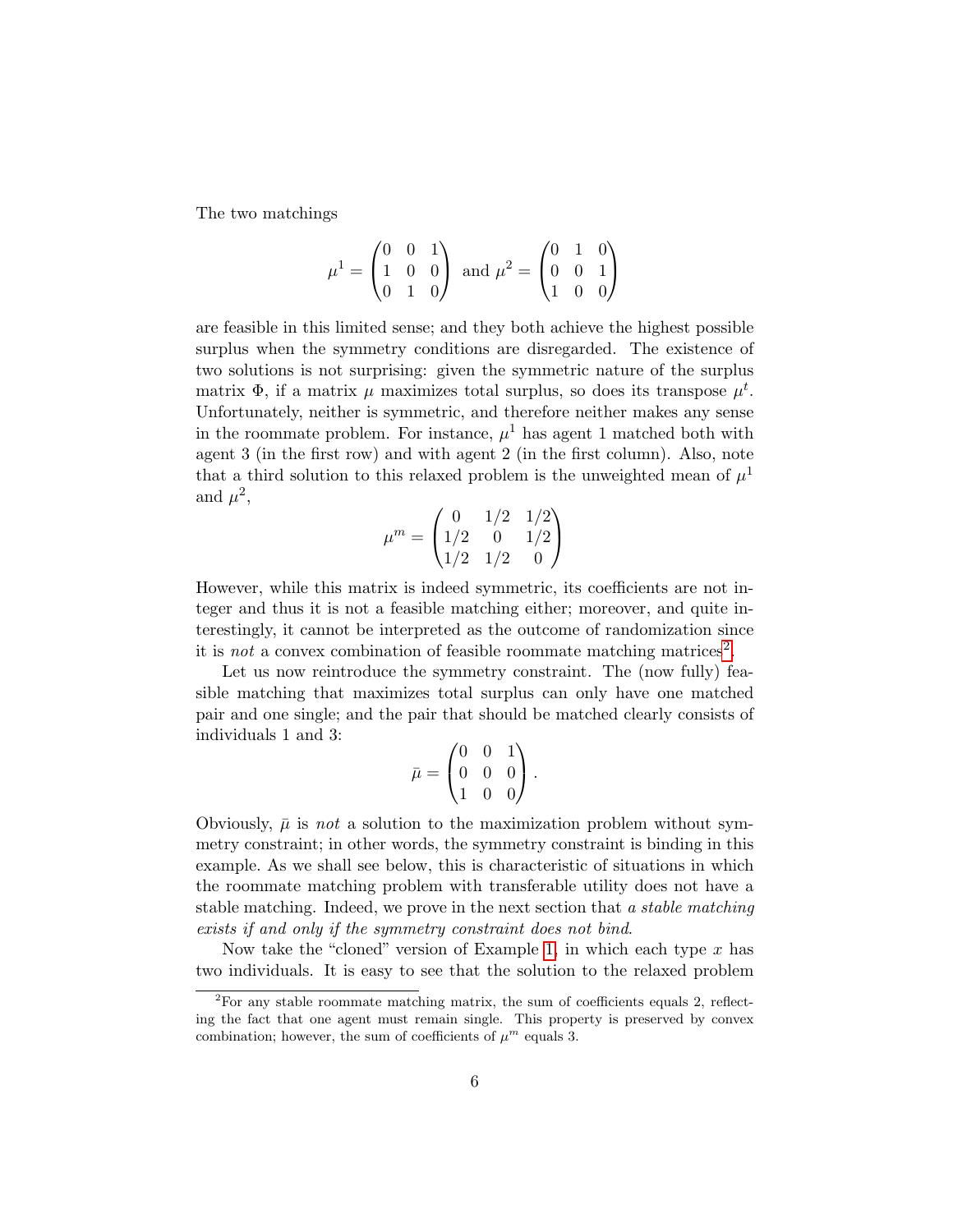which neglects the symmetry constraint is the  $\mu^*$  of section 2.2, which is symmetric; therefore the symmetry constraint does not bind, and a stable matching exists. This is a general result: we shall see below that in any cloned roommate matching setup, at least one solution to the relaxed problem is symmetric—which implies the existence of a stable match.

#### 2.4 A Bipartite Interpretation

The relaxed problem, in turn, has a natural interpretation in terms of bipartite matching. Start from the three-agent Example 1, and define an associated bipartite matching problem as follows: clone the population again, but this time assign a label (such as "man" or "woman") to each of the two subpopulations. Then consider the bipartite matching problem between these subpopulations of "men" and "women", with the joint surplus matrix given by  $\Phi'$  in (2).

By standard results, there always exists a stable matching in this associated bipartite matching problem; and it maximizes the associated total surplus. In our example,  $\mu^1$  and  $\mu^2$  are the two stable matchings. Any convex combination such as  $\mu^m$  can be interpreted as a randomization between these two matchings; it is natural to focus on  $\mu^m$  since it is the only symmetric one and feasible roommate matchings must be symmetric. As remarked above, in the original roommate problem  $\mu^m$  cannot be stable, since it has non-integer element.

Now if the roommate matching problem is cloned we can proceed as in the above paragraph, except that with twice the number of individuals we should work with  $2\mu^m$ . As an integer symmetric matrix, reinterpreted in the cloned roommate matching setup, it defines a feasible roommate matching which is stable—in fact it is the stable matching  $\mu^*$  of section 2.2. This construction is general: we shall see below that any roommate matching problem in which the number of individuals in each type is even has a symmetric stable match.

We now provide a formal derivation of these results.

### 3 The Formal Setting

We consider a population of individuals who belong to a finite set of types X. Individuals of the same type are indistinguishable. We denote  $n_x$  the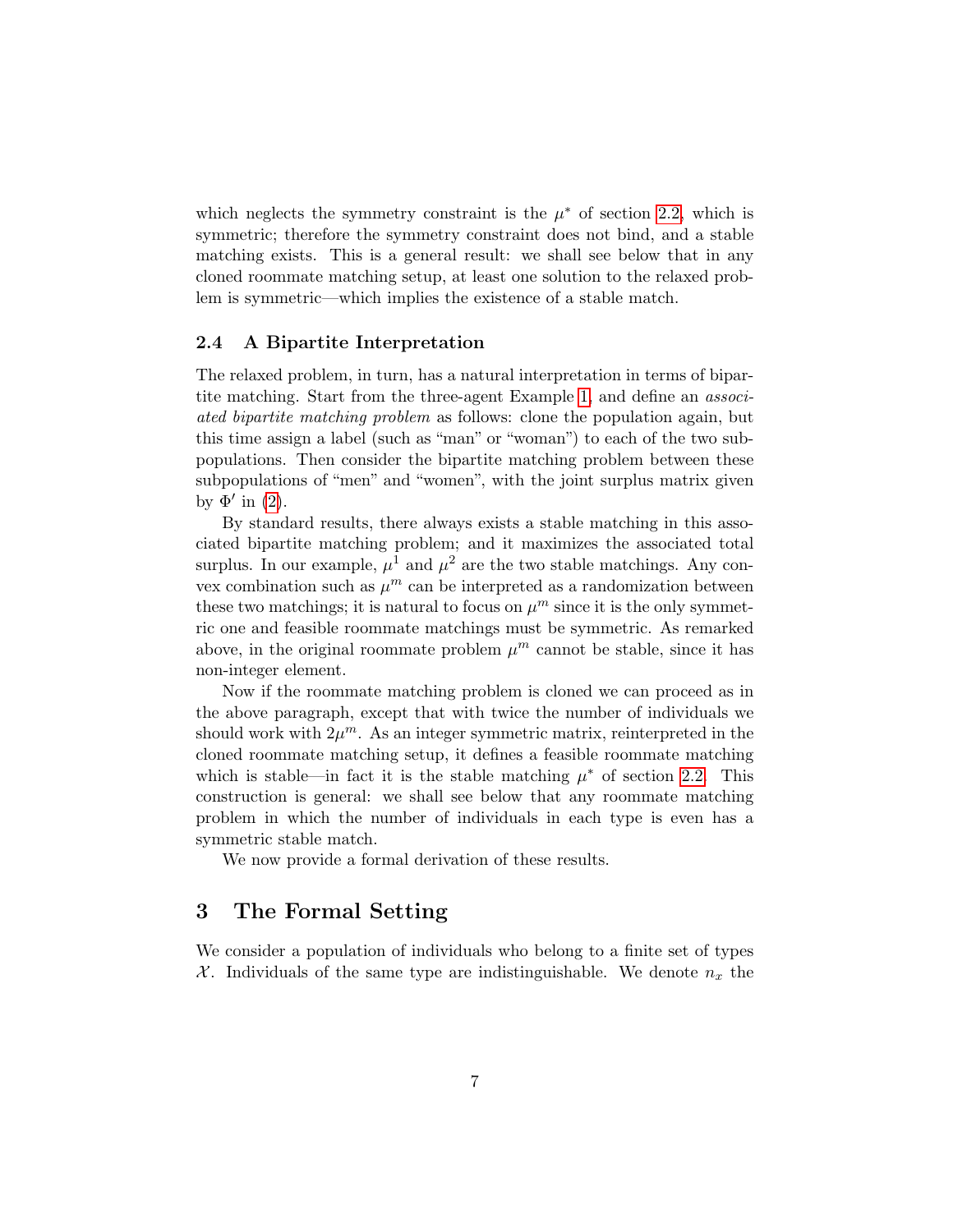number of individuals of type  $x \in \mathcal{X}$ , and

$$
N = \sum_{x \in \mathcal{X}} n_x
$$

the total size of the population.

Without loss of generality, we normalize the utilities of singles to be zero throughout.

#### 3.1 Roommate Matching

A match consists of two partners of types  $x$  and  $y$ . An individual of any type can be matched with any individual of the same or any other type, or remain single. In particular, there is no restriction that matches only involve two partners of different "genders."

Let a match  $\{x, y\}$  generate a surplus  $\Phi_{xy}$ . In principle the two partners could play different roles. In sections 3 and 4 we will assume that they are in fact symmetric within a match, so that  $\Phi_{xy}$  is assumed to be a symmetric function of  $(x, y)$ :

#### **Assumption 1** The surplus  $\Phi_{xy}$  is symmetric in  $(x, y)$ .

We show in section 5 that, surprising as it may seem, there is in fact no loss of generality in making this assumption. The intuition is simple: if  $\Phi_{xy}$  fails to be symmetric in  $(x, y)$ , so that the partners' roles are not exchangeable, then they should choose their roles so to maximize output. This boils down to replacing  $\Phi_{xy}$  with the symmetric max  $(\Phi_{xy}, \Phi_{yx})$ . Thus our results extend easily when we do not impose Assumption 1; but it is easier to start from the symmetric case.

A matching can be described by a matrix of numbers  $(\mu_{xy})$  indexed by  $x, y \in \mathcal{X}$ , such that

- $\mu_{x0}$  is the number of singles of type x
- when  $y \neq 0$ ,  $\mu_{xy}$  is the number of matches between types x and y.

The numbers  $\mu_{xy}$  should be integers; given Assumption 1, they should be symmetric in  $(x, y)$ ; and they should satisfy the scarcity constraints. More precisely, the number of individuals of type x must equal the number  $\mu_{x0}$ of singles of type  $x$ , plus the number of pairs in which only one partner has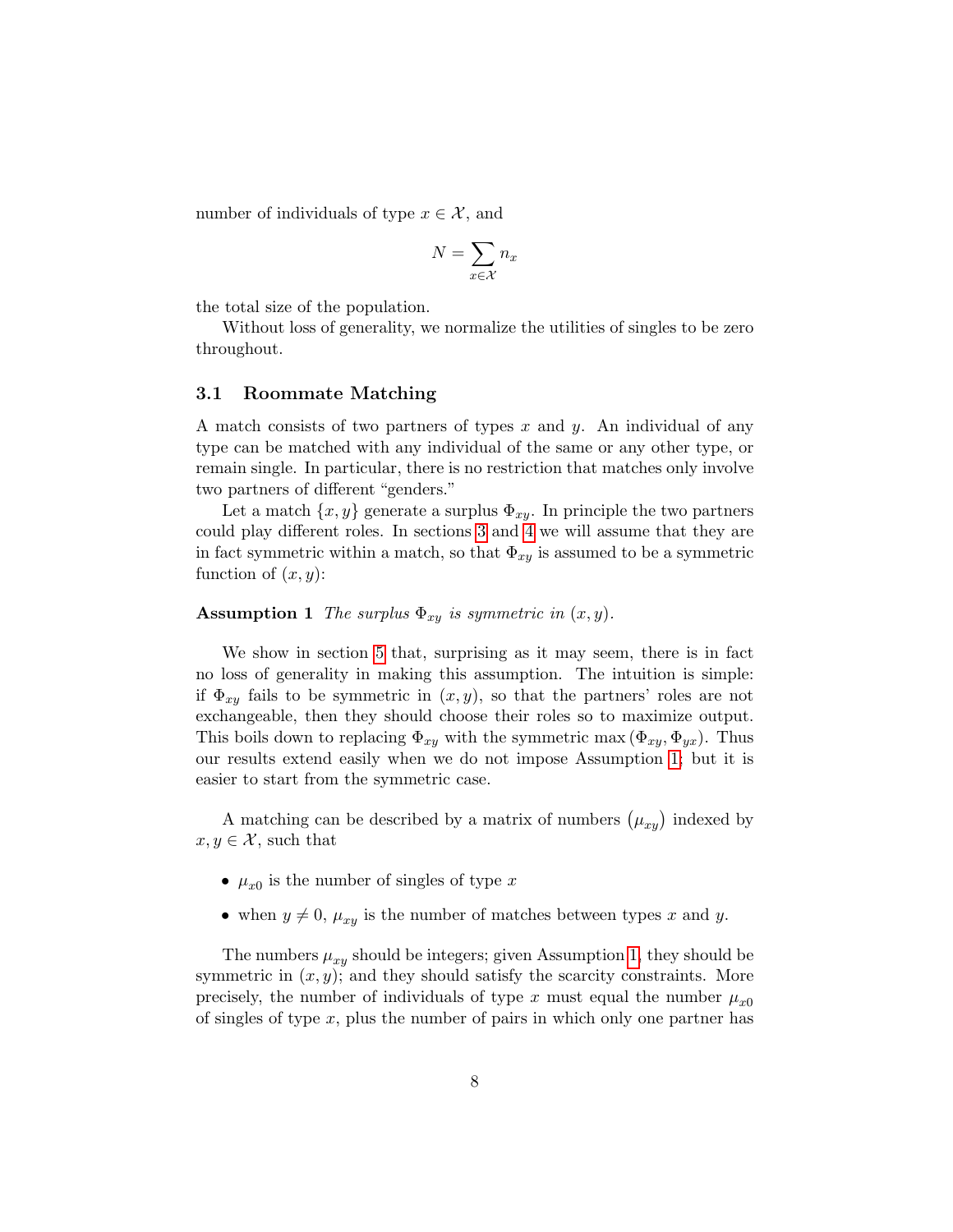type  $x$ , plus twice the number of pairs in which the two partners are of type  $x$ —since such a same-type pair has two individuals of type  $x$ .

Finally, the set of feasible roommate matchings is

$$
\mathcal{P}(n) = \left\{ \mu = (\mu_{xy}) : \begin{pmatrix} 2\mu_{xx} + \sum_{y \neq x} \mu_{xy} \leq n_x \\ \mu_{xy} = \mu_{yx} \\ \mu_{xy} \in \mathbb{N} \end{pmatrix} \right\}
$$
(3)

#### 3.2 TU stability and optimality

We define an *outcome*  $(\mu, u)$  as the specification of a feasible roommate matching  $\mu$  and an associated vector of payoffs  $u_x$  to each individual of type x. These payoffs have to be feasible: that is, the sum of payoffs across the population has to be equal to the total output under the matching  $\mu$ . Now in a roommate matching  $\mu$ , the total surplus created is<sup>3</sup>

$$
S_R(\mu; \Phi) = \sum_x \mu_{xx} \Phi_{xx} + \sum_{x \neq y} \mu_{xy} \frac{\Phi_{xy}}{2}.
$$
 (4)

This leads to the following definition of a feasible outcome: an outcome  $(\mu, u)$  is *feasible* if  $\mu$  is a feasible roommate matching and

$$
\sum_{x \in \mathcal{X}} n_x u_x = S_R(\mu; \Phi). \tag{5}
$$

We define stability as in Gale and Shapley (1962): an outcome  $(\mu, u)$  is stable if it cannot be blocked by an individual or by a pair of individuals. More precisely, an outcome  $(\mu, u)$  is *stable* if it is feasible, and if for any two types  $x, y \in \mathcal{X}$ , (i)  $u_x \geq 0$ , and (ii)  $u_x + u_y \geq \Phi_{xy}$ . By extension, a matching  $\mu$  is called stable if there exists a payoff vector  $(u_x)$  such that the outcome  $(\mu, u)$  is stable.

In bipartite matching the problem of stability is equivalent to the problem of optimality: stable matchings maximize total surplus. Things are obviously more complicated in roommate matchings—there always exist surplusmaximizing matchings, but they may not be stable. The maximum of the

<sup>&</sup>lt;sup>3</sup>Note that in the second sum operator the pair  $\{x, y\}$  appears twice, one time as  $(x, y)$ and another time as  $(y, x)$ ; but the joint surplus  $\Phi_{xy}$  it creates must only be counted once, hence the division by 2.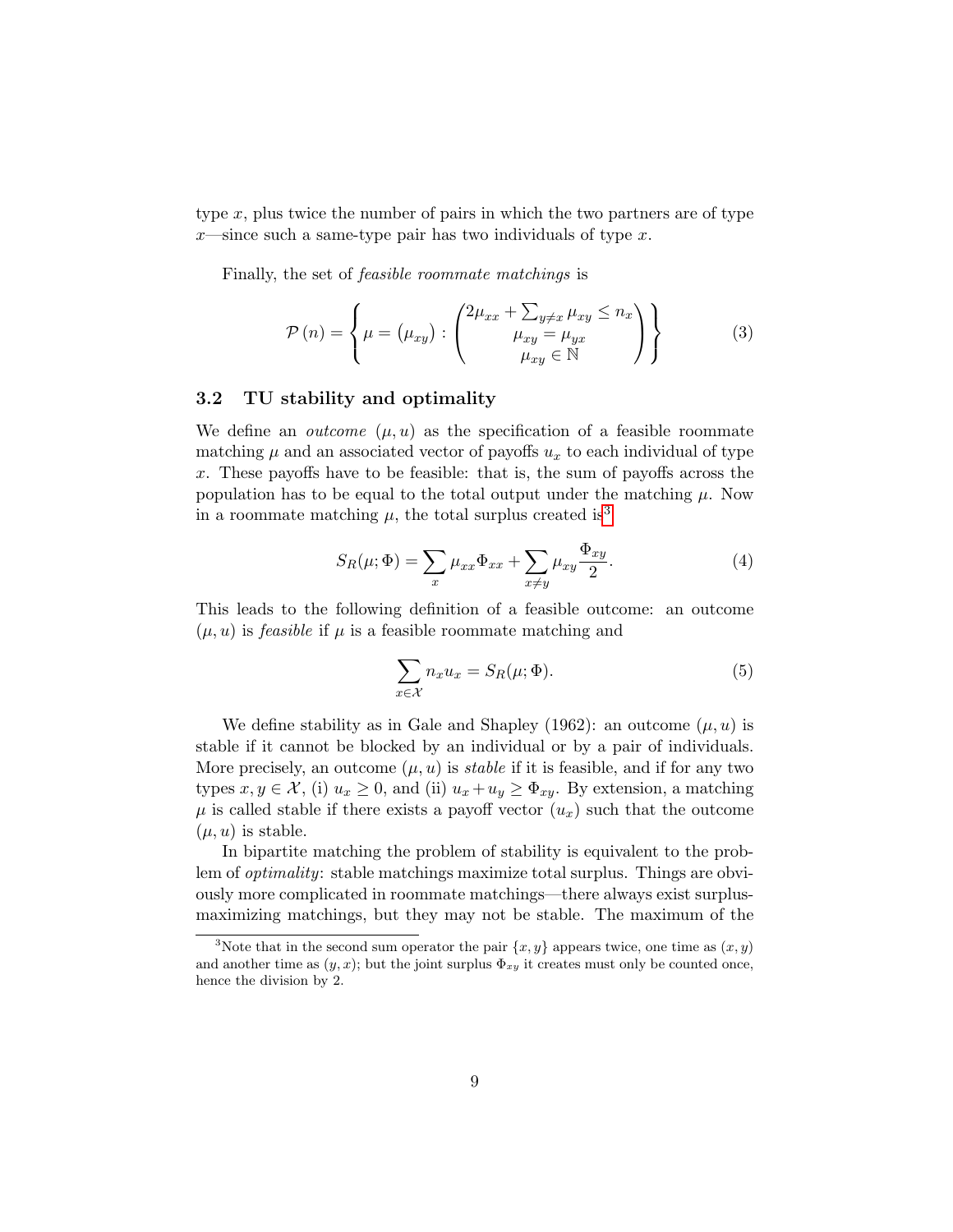aggregate surplus over the set of feasible roommate matchings  $P(n)$  is

$$
\mathcal{W}_{\mathcal{P}}(n, \Phi) = \max S_R(\mu; \Phi)
$$
  
s.t. 
$$
2\mu_{xx} + \sum_{y \neq x} \mu_{xy} \leq n_x
$$

$$
\mu_{xy} = \mu_{yx}
$$

$$
\mu_{xy} \in \mathbb{N}.
$$

$$
(6)
$$

While no stable matching may actually achieve this value, it plays an important role in our argument.

#### 3.3 The Associated Bipartite Matching Problem

We shall now see that to every roommate matching problem we can associate a bipartite matching problem which generates almost the same level of aggregate surplus. More precisely, we will prove that for every vector of populations of types  $n = (n_x)$  and every symmetric surplus function  $\Phi = (\Phi_{xy})$ , the highest possible surplus in the roommate matching problem is "close to" that achieved in a bipartite problem with mirror populations of men and women and half the surplus function:

$$
\mathcal{W}_{\mathcal{P}}(n,\Phi) \simeq \mathcal{W}_{\mathcal{B}}(n,n,\Phi/2).
$$

where  $W_B(n, n, \Phi/2)$  is defined as the maximal surplus of the bipartite matching problem:

$$
\mathcal{W}_{\mathcal{B}}(n, n, \Phi/2) = \max_{\nu \in \mathcal{B}(n, n)} S_{\mathcal{B}}(\nu; \Phi)
$$
 (7)

where  $S_B(\nu; \Phi) = \sum_{x,y \in \mathcal{X}} \nu_{xy} \frac{\Phi_{xy}}{2}$  $\frac{xy}{2}$  and  $\mathcal{B}(n,n)$  is the set of feasible matchings in the bipartite problem:

$$
\mathcal{B}(n,n) = \left\{ \nu = (\nu_{xy}) : \left( \frac{\sum_{y} \nu_{xy} \le n_x}{\sum_{x} \nu_{xy} \le n_y} \right) \right\}
$$
(8)

We also define stability for a feasible bipartite matching  $(\nu_{xy})$  in the usual way: there must exist payoffs  $(u_x, v_y)$  such that

$$
S_B(\nu; \Phi) = \sum_{x \in \mathcal{X}} n_x u_x + \sum_{y \in \mathcal{X}} n_y v_y
$$
  
\n
$$
u_x + v_y \ge \frac{\Phi_{xy}}{2}
$$
  
\n
$$
u_x \ge 0, \qquad v_y \ge 0
$$
\n(9)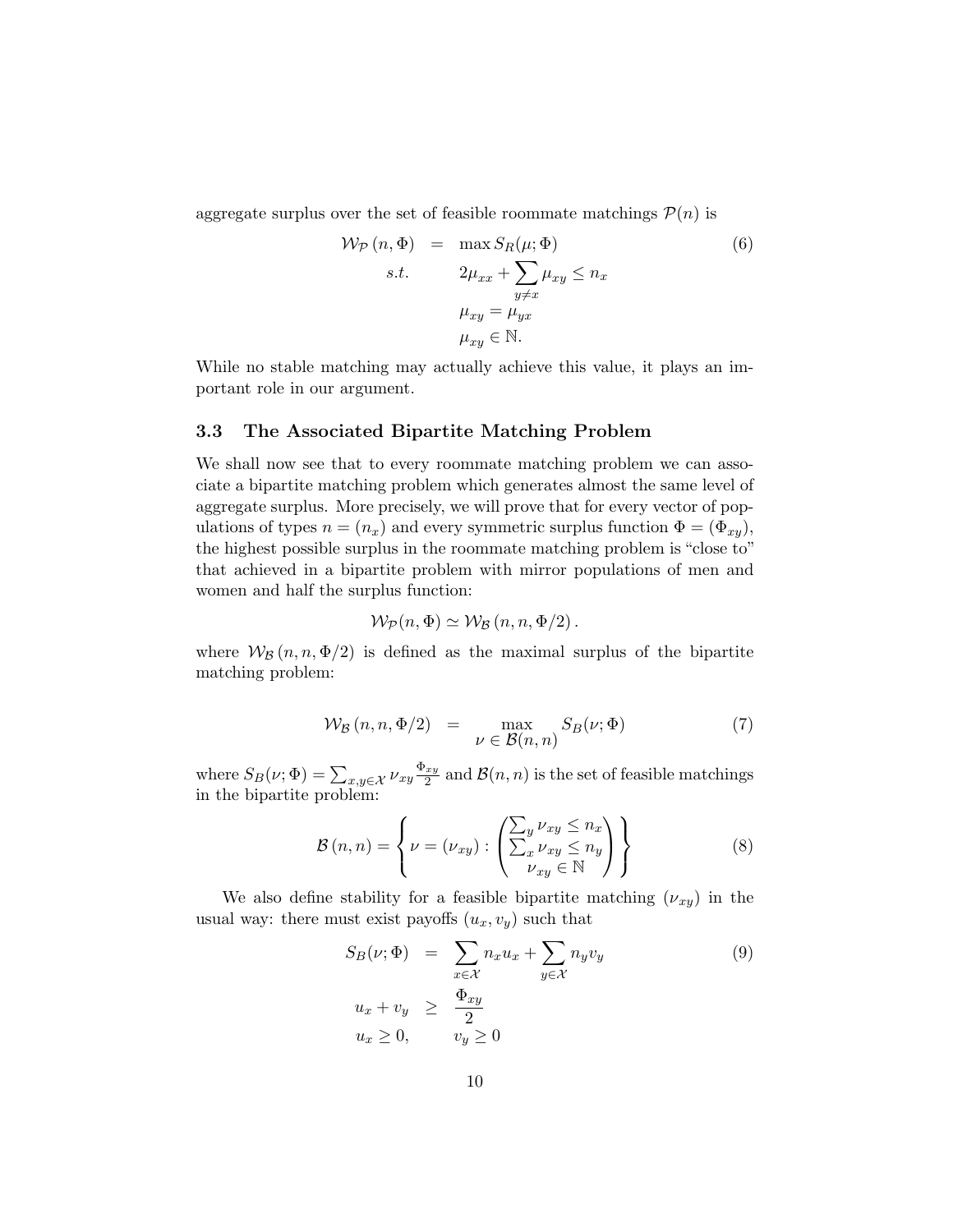By classical results of Shapley and Shubik (1971), there exist stable matchings  $\nu$ , and they coincide with the solutions of (7). Moreover, the  $\sum_{x \in \mathcal{X}} n_x u_x + \sum_{y \in \mathcal{X}} n_y v_y$  over the feasible set of program (9). Finally, for associated payoffs  $(u, v)$  solve the dual program; that is, they minimize any stable matching,  $\mu_{xy} > 0$  implies  $u_x + v_y = \Phi_{xy}/2$ , and  $\mu_{x0} > 0$  implies  $u_x=0.$ 

Remark 3.1 The marriage problem obviously is a particular case of the roommate problem: if in a roommate matching problem  $\Phi_{xy} = -\infty$  whenever x and y have the same gender, then any optimal or stable matching will be heterosexual.

#### **3.3.1** Links Between  $W_{\mathcal{P}}$  and  $W_{\mathcal{B}}$

It is not hard to see that  $W_P(n, \Phi) \leq W_B(n, n, \Phi/2)$ . In fact, we can bound the difference between these two values:

Theorem 1 Under Assumption 1,

$$
\mathcal{W}_{\mathcal{P}}\left(n,\Phi\right) \leq \mathcal{W}_{\mathcal{B}}\left(n,n,\Phi/2\right) \leq \mathcal{W}_{\mathcal{P}}\left(n,\Phi\right) + |\mathcal{X}|^2 \overline{\Phi}
$$

where

$$
\overline{\Phi} = \sup_{x,y \in \mathcal{X}} \Phi_{xy}.
$$

and  $|\mathcal{X}|$  is the cardinal of the set X, i.e. the number of types in the population.

**Proof.** See appendix.  $\blacksquare$ 

In some cases,  $W_P(n, \Phi)$  and  $W_B(n, n, \Phi/2)$  actually coincide. For instance:

**Proposition 2** If  $n_x$  is even for each  $x \in \mathcal{X}$ , then under Assumption 1,

$$
\mathcal{W}_{\mathcal{P}}\left(n,\Phi\right) = \mathcal{W}_{\mathcal{B}}\left(n,n,\Phi/2\right).
$$

**Proof.** See appendix.  $\blacksquare$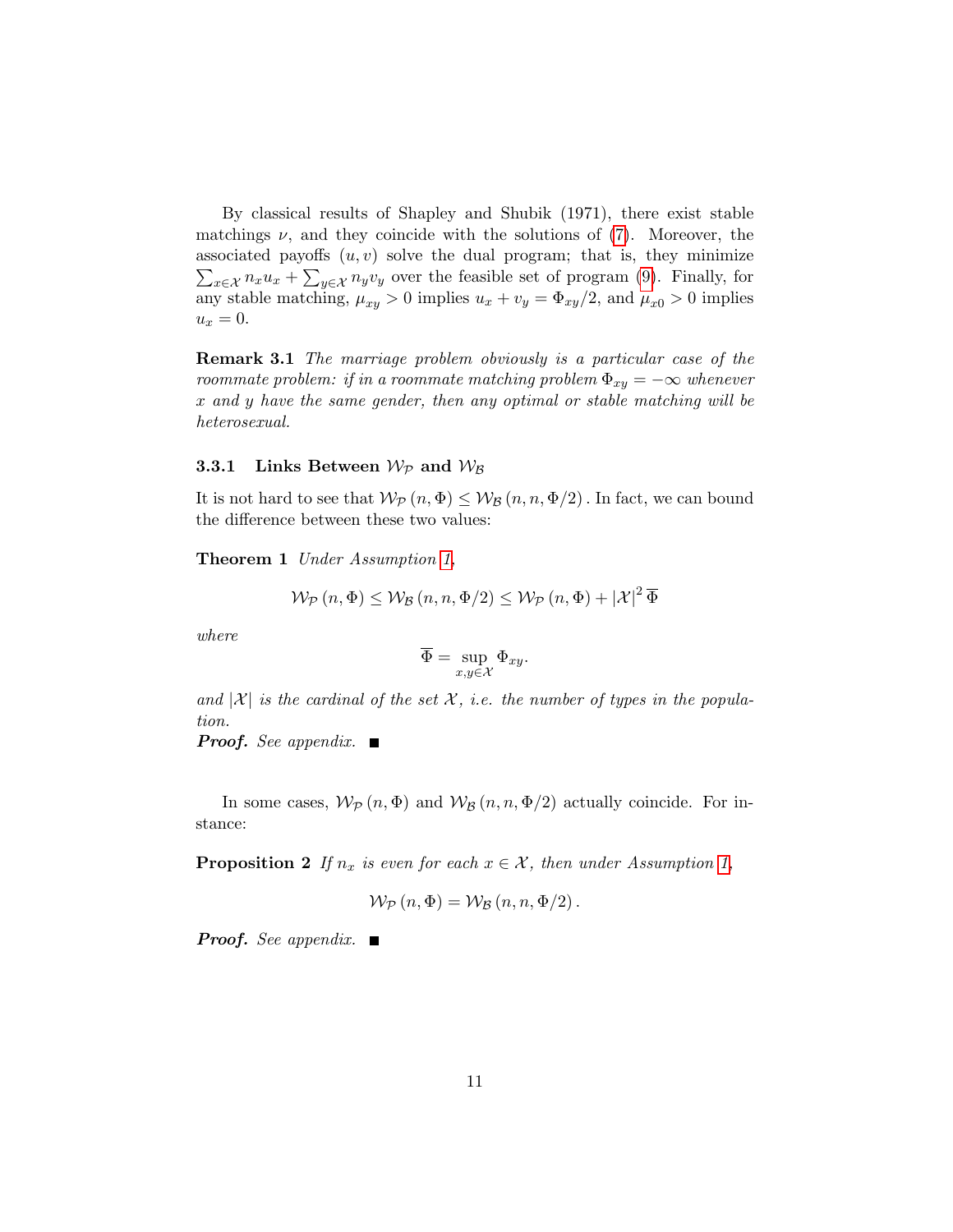#### 3.3.2 Stable Roommate Matchings

The existence of stable roommate matchings is directly related to the divergence of  $W_p(n, \Phi)$  and  $W_p(n, n, \Phi/2)$ . Indeed, one has:

#### Theorem 3 Under Assumption 1,

(i) There exist stable roommate matchings if and only if

$$
\mathcal{W}_{\mathcal{P}}(n,\Phi) = \mathcal{W}_{\mathcal{B}}(n,n,\Phi/2).
$$

(ii) Whenever they exist, stable roommate matchings achieve the maximal aggregate surplus  $W_{\mathcal{P}}(n, \Phi)$  in (6).

(iii) Whenever a stable roommate matching exists, individual utilities at equilibrium  $(u_x)$  solve the following, dual program:

$$
\min_{u,A} \sum_{x} u_x n_x
$$
\n
$$
s.t. \quad u_x \ge 0
$$
\n
$$
u_x + u_y \ge \Phi_{xy} + A_{xy}
$$
\n
$$
A_{xy} = -A_{yx}
$$
\n(10)

**Proof.** See appendix. ■

Note that while the characterization of the existence of a stable matching in terms of equality between an integer program and a linear program is a well-known problem in the literature on matching (see Talman and Yang (2011) in the case of the roommate problem), the link with a bipartite matching problem is new.

Also note that in program (10), the antisymmetric matrix A has a natural interpretation:  $A_{xy}$  is the Lagrange multiplier of the symmetry constraints  $\mu_{xy} = \mu_{yx}$  in the initial program (6). Our proof shows that if  $\mu_{xy} > 0$ in a stable roommate matching, then the corresponding  $A_{xy}$  must be nonpositive; but since  $\mu_{yx} = \mu_{xy}$  the multiplier  $A_{yx}$  must also be non-positive, so that both must be zero. The lack of existence of a stable roommate matching is therefore intimately linked to a binding symmetry constraint.

Given Proposition 2, Theorem 3 has an immediate corollary: with an even number of individuals per type, there must exist a stable roommate matching. Formally:

**Corollary 3.1** If  $n_x$  is even for each  $x \in \mathcal{X}$ , then under Assumption 1, there exists a stable roommate matching.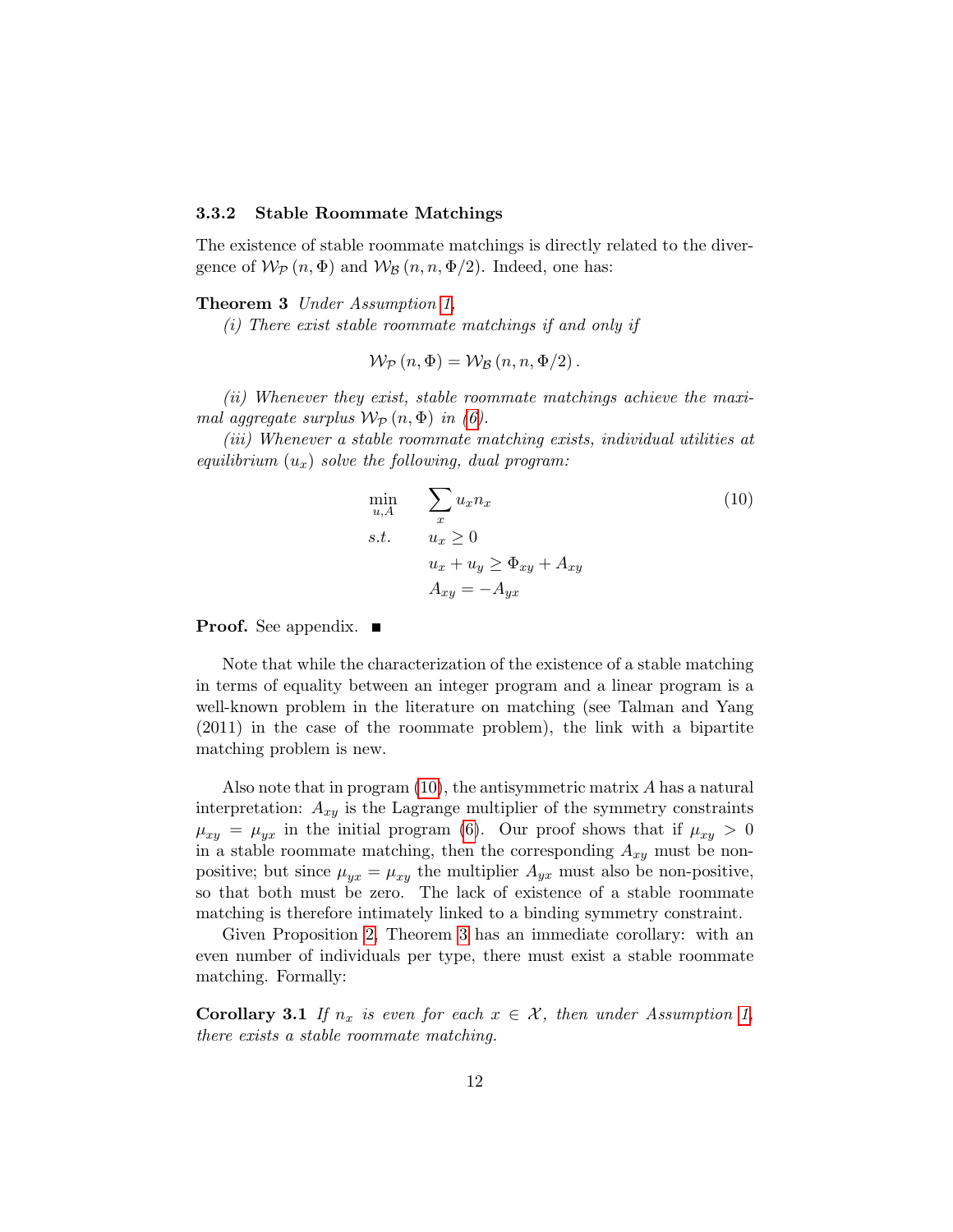In particular, for any roommate matching problem, its "cloned" version, in which each agent has been replaced with a couple of clones, has a stable matching; and this holds irrespective of the surplus generated by the matching of two identical individuals. Of course, in general much less than full cloning is needed to restore existence; we give this statement a precise meaning in the next paragraph.

Our next result shows that one can restore the existence of a stable matching by removing at most one individual of each type from the population; if these individuals have to be compensated for leaving the game, this can be done at limited total cost:

Theorem 4 (Approximate stability) Under Assumption 1, in a population of N individuals, there exists a subpopulation of at least  $N - |\mathcal{X}|$  individuals among which there exist a stable matching, where  $|\mathcal{X}|$  is the number of types. The total cost for the regulator to compensate the individuals left aside is bounded above by  $|\mathcal{X}| \Phi$ .

**Proof.** See appendix.  $\blacksquare$ 

## 4 Matching in Large Numbers

We now consider the case of a "large" game, in which there are "many" agents of each type. Intuitively, even though an odd number of agents in any type may result in non existence of a stable roommate matching, the resulting game becomes "close" to one in which a stable matching exists. We now flesh out this intuition by providing a formal analysis.

We start with a formal definition of a large game. For that purpose, we consider a sequence of games with the same number of types and the same surplus matrix, but with increasing populations in each type. If  $n_x^k$  denotes the population of type x in game k and  $N^k = \sum_x n_x^k$  is the total population of that game, then we consider situations in which, when  $k \to \infty$ :

$$
N^k \to \infty
$$
 and  $n_x^k/N^k \to f_x$ 

where  $f_x$  are constant numbers.

As the population gets larger, aggregate surplus increases proportionally; it is therefore natural to consider the average surplus, computed by dividing aggregate surplus by the size of the population. We also extend the definition of  $W_B$  in program (7) to non-integers in the obvious way so as to define the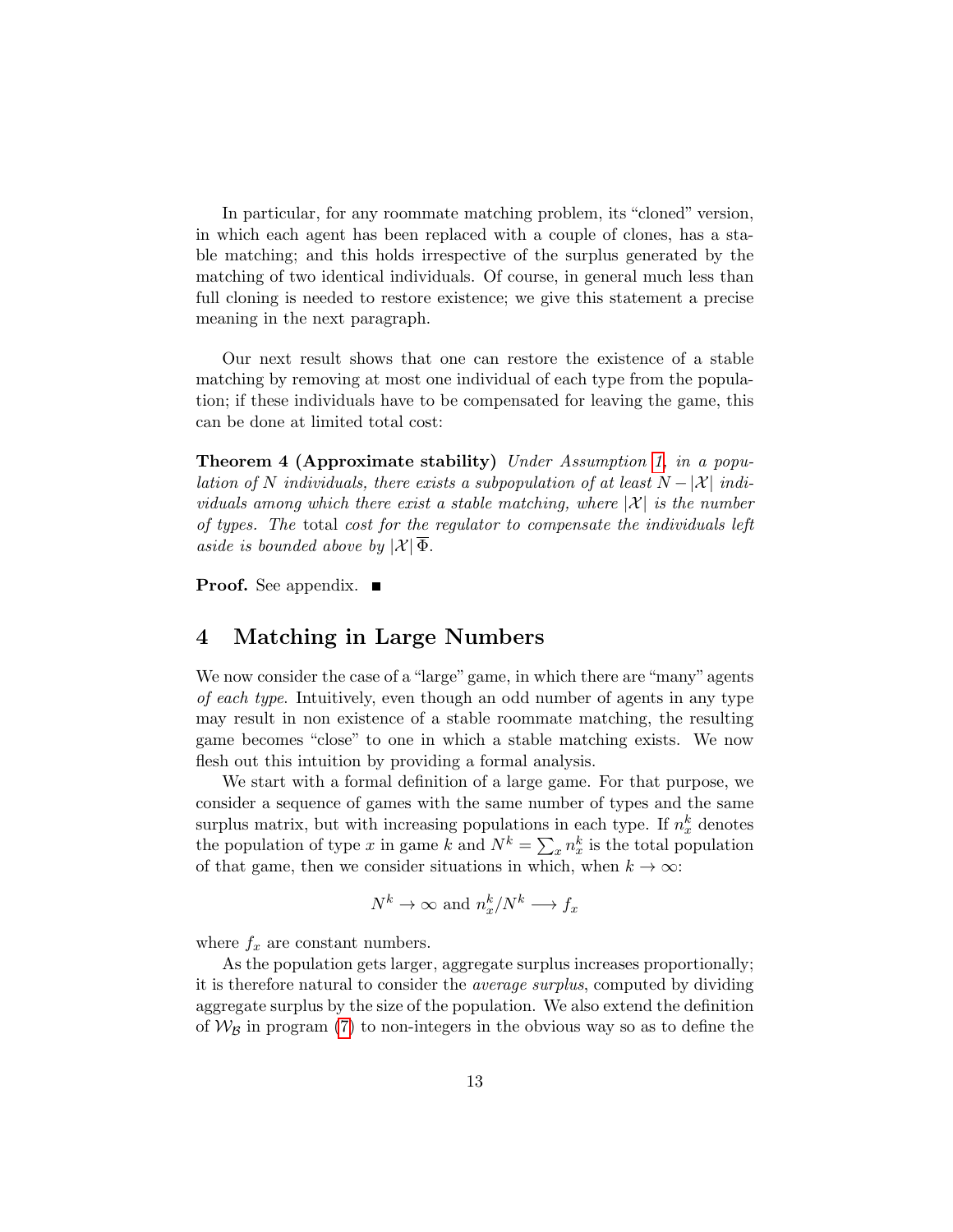limit average bipartite problem  $W_{\mathcal{B}}(f, f, \Phi/2)$ . Note that the linearity of the program implies

$$
W_{\mathcal{B}}(cn, cm, \Phi/2) = cW_{\mathcal{B}}(n, m, \Phi/2)
$$

for any  $c > 0$ .

Proposition 5 In the large population limit, under Assumption 1, the average surplus in the roommate matching problem converges to the limit average surplus in the related bipartite matching problem. That is,

$$
\lim_{k \to \infty} \frac{\mathcal{W}_{\mathcal{P}}\left(n^k, \Phi\right)}{N^k} = \lim_{N^k \to \infty} \frac{\mathcal{W}_{\mathcal{B}}\left(n^k, n^k, \Phi/2\right)}{N^k} = \mathcal{W}_{\mathcal{B}}\left(f, f, \Phi/2\right).
$$

**Proof.** See appendix.  $\blacksquare$ 

Our approximation results crucially rely on the number of types becoming small relative to the total number of individuals. By definition, two individuals of the same type are indistinguishable in our formulation, both in their preferences and in the way potential partners evaluate them. This may seem rather strong; however, a closer look at the proof of Theorem 5 shows that our bound can easily be refined. In particular, we conjecture that with a continuum of types, Theorem 5 would hold exactly.

A related effect of the number of individuals becoming much larger than the number of types is that the costs of the policy to restore stability in Theorem 4 become negligible:

Proposition 6 In the large population limit and under Assumption 1,

(i) one may remove a subpopulation of asymptotically negligible size in order to restore the existence of stable matchings.

(ii) the average cost per individual of restoring the existence of stable matchings tends to zero.

#### **Proof.** See appendix.  $\blacksquare$

In particular, in the case of a continuum of individuals (that is, when there is a finite number of types and an infinite number of individuals of each type), we recover the results of Azevedo, Weyl, and White (2012) (hereafter, AWW). To make the connection with this paper, the partner types in our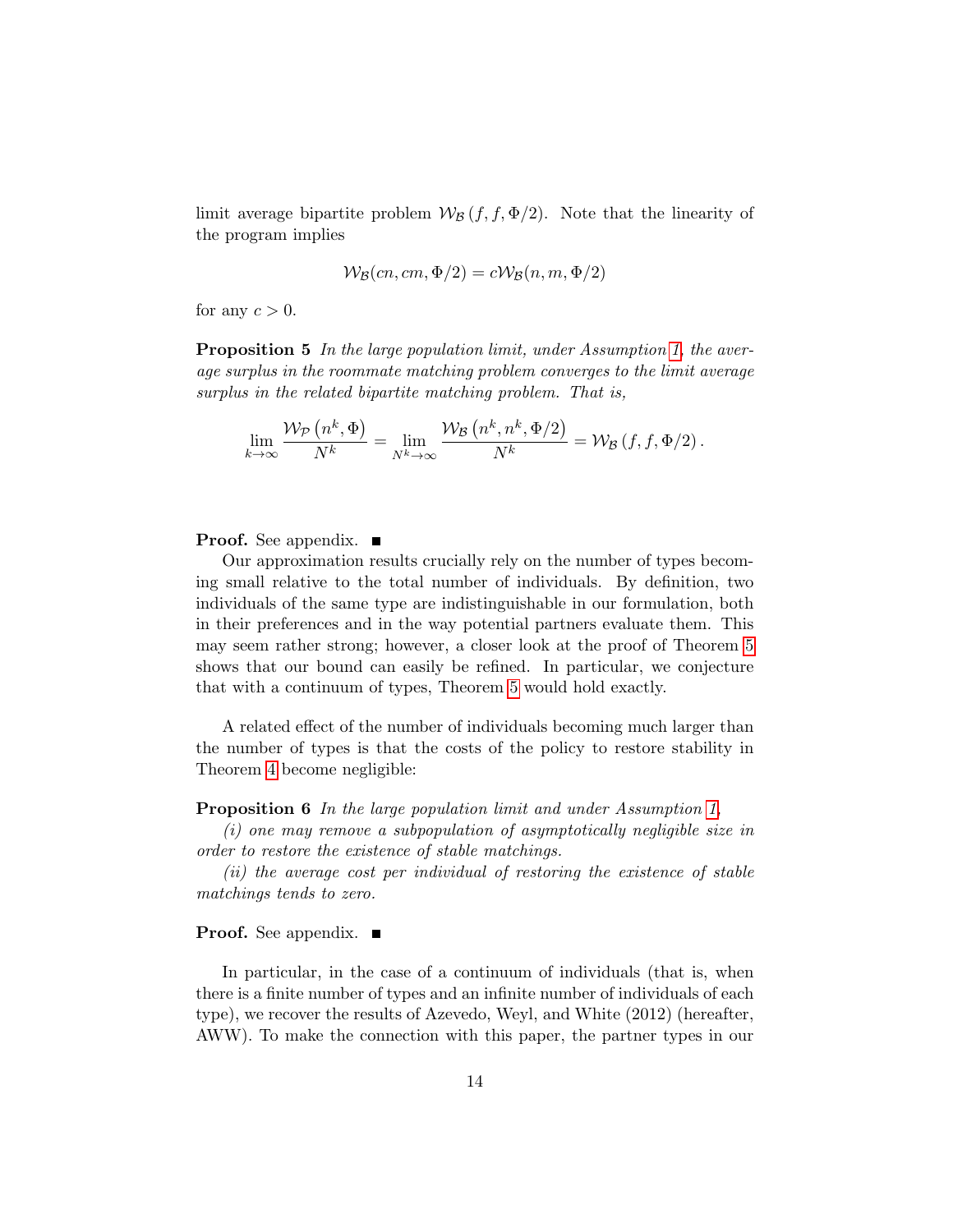setting translates into goods in AWW's. The social welfare in our setting translates into the utility  $u$  of a single consumer in AWW.  $u$  is such that  $u(C) = \Phi({x, y})$  for  $C = {x, y}$ ,  $u({x}) = 0$ , and  $u = -\infty$  elsewhere (or very negative). Then it can be shown without difficulty that the existence of a TU stable matching in our setting is equivalent to the existence of a Walrasian equilibrium in the AWW setting. Thus existence and TU stability in the case of a continuum of individuals follows from Theorem and Proposition in AWW.

## 5 The Nonexchangeable Roommate Problem<sup>4</sup>

We now investigate what happens when the surplus  $\Phi_{xy}$  is not necessarily symmetric. This will arise when the roles played by the partners are not exchangeable. For instance, a pilot and a copilot on a commercial airplane have dissymmetric roles, but may be both chosen from the same population. Hence, in this section, we shall assume away Assumption 1, and we refer to the "nonexchangeable roommate problem"; it contains the exchangeable problem as a special case.

As it turns out, this can be very easily recast in the terms of an equivalent symmetric roommate problem. Indeed if  $\Phi_{xy} > \Phi_{yx}$ , then any match of an (ordered) 2-uple  $(y, x)$  will be dominated by a matching of a  $(x, y)$  2uple, and the partners may switch the roles they play and generate more surplus. Therefore, in any optimal (or stable) solution there cannot be such a  $(y, x)$  2-uple. As a consequence, the nonexchangeable roommate problem is equivalent to an exchangeable problem where the surplus function is equal to the maximum joint surplus x and y may generate together, that is

$$
\Phi'_{xy} = \max (\Phi_{xy}, \Phi_{yx});
$$

and since this is symmetric our previous results apply almost directly. Denoting  $\pi_{xy}$  the number of  $(x, y)$  pairs (in that order), one has

$$
\mu_{xy} = \pi_{xy} + \pi_{yx}, \ x \neq y
$$
  

$$
\mu_{xx} = \pi_{xx}
$$

and obviously,  $\pi_{xy}$  need not equal  $\pi_{yx}$ . The population count equation is

$$
n_x = \sum_{y \in \mathcal{X}} (\pi_{xy} + \pi_{yx}), \ \forall x \in \mathcal{X}
$$

<sup>&</sup>lt;sup>4</sup>We are grateful to Arnaud Dupuy for correcting a mistake in a preliminary version of the paper.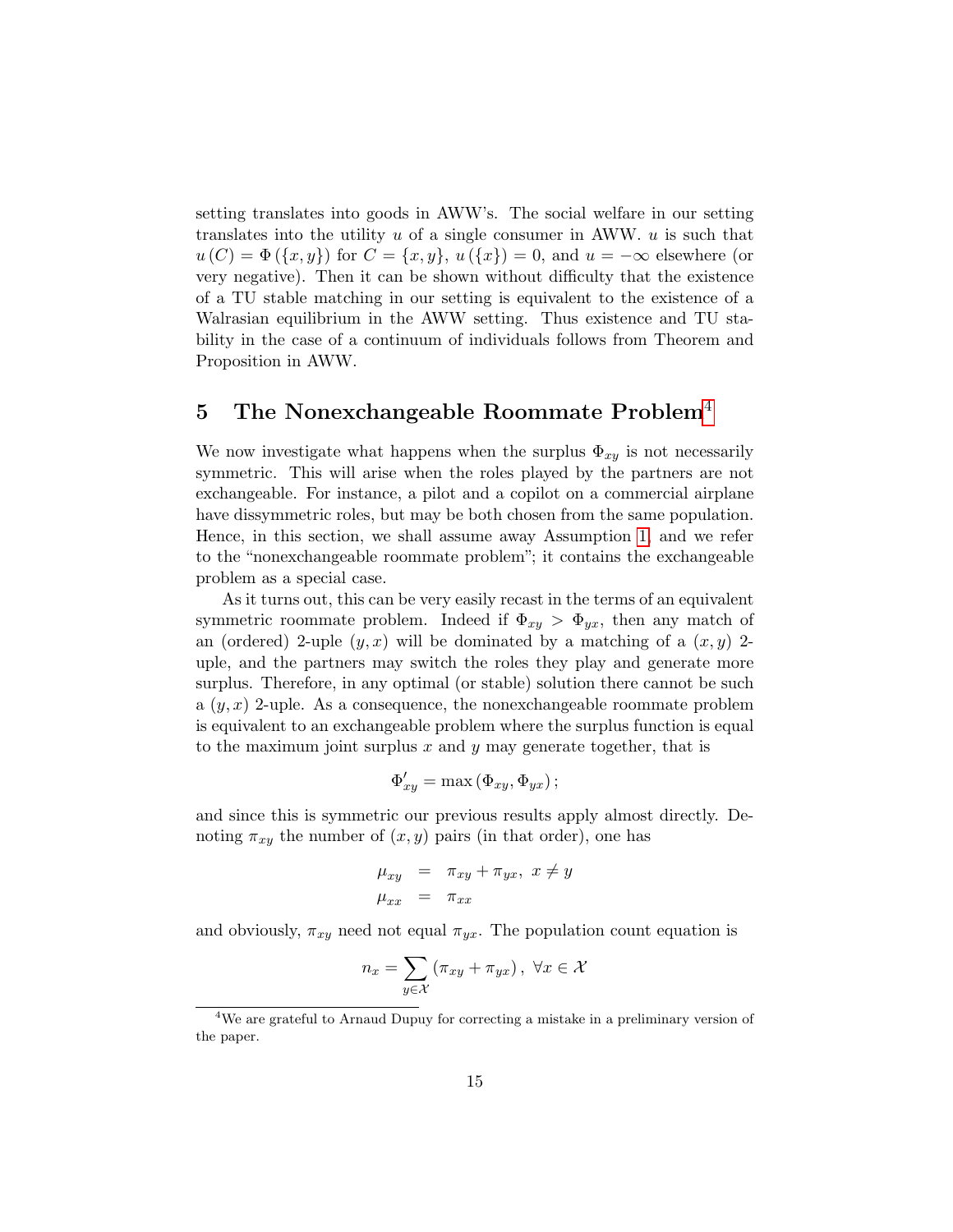and the social surplus from a matching  $\pi$  is

$$
\sum_{x,y\in\mathcal{X}}\pi_{xy}\Phi_{xy}.
$$

so that the optimal surplus in the nonexchangeable problem is

$$
\mathcal{W}'_{\mathcal{P}}(n, \Phi) = \max \sum_{x, y \in \mathcal{X}} \pi_{xy} \Phi_{xy}
$$
  
s.t.  $n_x = \sum_{y \in \mathcal{X}} (\pi_{xy} + \pi_{yx}), \ \forall x \in \mathcal{X}.$ 

The following result extends our previous analysis to the nonexchangeable setting:

**Theorem 7** The nonexchangeable roommate matching problem is solved by considering the surplus function

$$
\Phi_{xy}' = \max\left(\Phi_{xy}, \Phi_{yx}\right)
$$

which satisfies Assumption 1. Call optimized symmetric problem the problem with surplus  $\Phi'_{xy}$  and population count  $n_x$ . Then:

(i) the optimal surplus in the nonexchangeable roommate problem coincides with the optimal surplus in the corresponding optimized symmetric problem, namely

$$
\mathcal{W}'_{\mathcal{P}}(n,\Phi) = \mathcal{W}_{\mathcal{P}}(n,\Phi')
$$

(ii) the nonexchangeable roommate problem has a stable matching if and only if the optimized symmetric problem has a stable matching.

Given Theorem 7, all results in Sections 3 and 4 hold in the general (nonexchangeable) case. In particular:

• Theorem 1 extends to the general case: the social surplus in the roommate problem with asymmetric surplus  $\Phi_{xy}$  is approximated by a bipartite problem with surplus function  $\Phi'_{xy} = \max(\Phi_{xy}, \Phi_{yx})/2$ , or more formally:

$$
\mathcal{W}_{\mathcal{P}}'(n, \Phi) \le \mathcal{W}_{\mathcal{B}}\left(n, n, \Phi'/2\right) \le \mathcal{W}_{\mathcal{P}}'(n, \Phi) + |\mathcal{X}|^2 \overline{\Phi},
$$

and as an extension of Proposition 2, equality holds in particular when the number of individuals in each types are all even.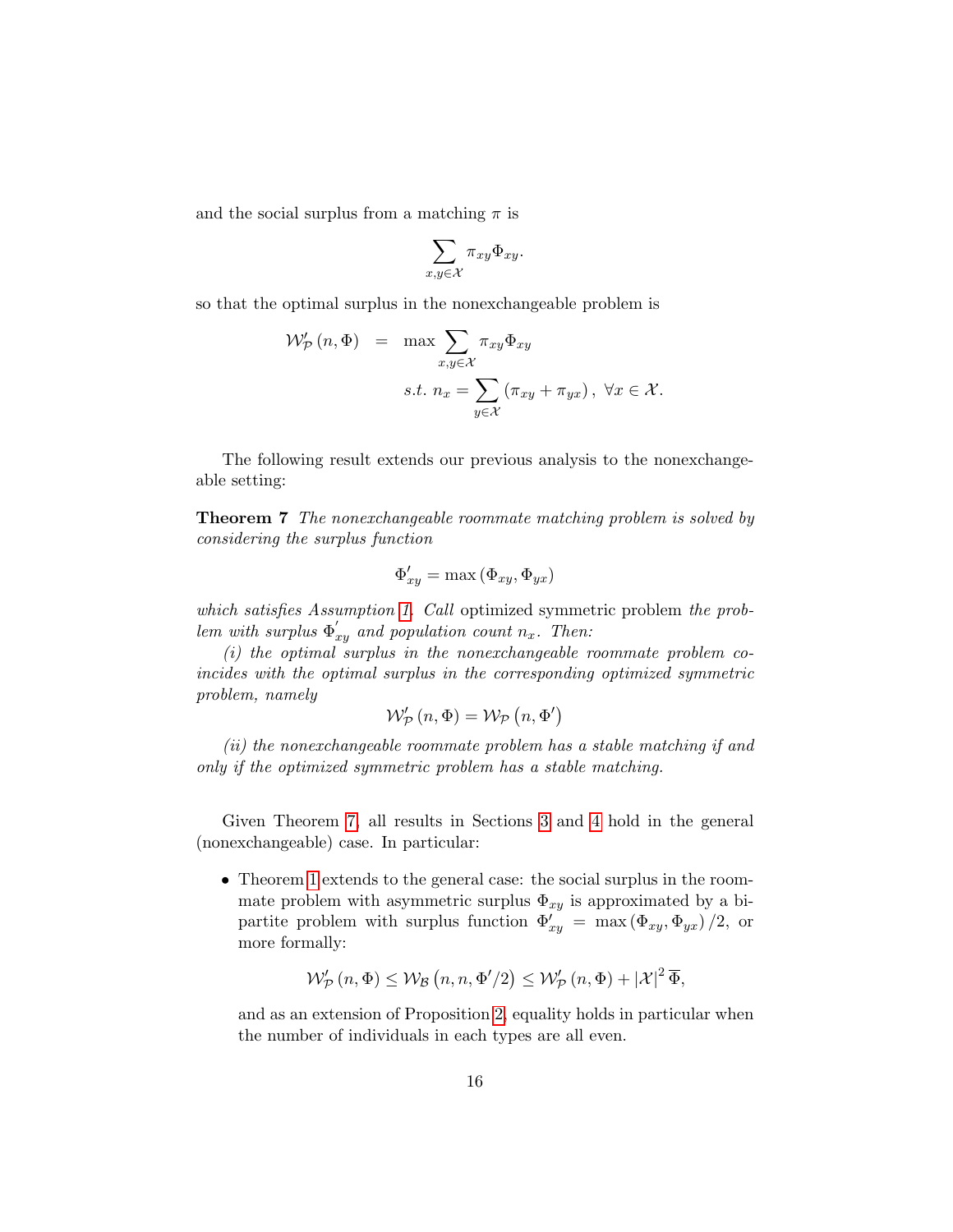• Theorem 3 extends as well: there is a stable matching in the roommate problem with asymmetric surplus  $\Phi_{xy}$  if and only if there is equality in the first equality above, that is:

$$
\mathcal{W}'_{\mathcal{P}}(n,\Phi) = \mathcal{W}_{\mathcal{B}}(n,n,\Phi'/2).
$$

• All the asymptotic results in Section 4 hold true: in the asymmetric roommate problem, there is approximate stability and the optimal matching solves a linear programming problem.

### 6 Conclusion

While our analysis has been conducted in the discrete case, an interesting extension of our results is to the case where there is an infinite number of agents with a continuum of types. The relevant theory here is the theory of optimal transportation, see Villani (2003) and McCann and Guillen (2010). For the precise connection between matching models and optimal transportation theory, see Ekeland (2010), Gretsky, Ostroy, and Zame (1999) and Chiappori, McCann, and Nesheim (2010). We believe these results could be easily extended to the unipartite matching. It is also worth mentioning the recent contribution of Ghoussoub and Moameni (2012), which uses the same type of mathematical structure for very different purposes.

Some roommate problems involve extensions to situations where more than two partners can form a match; but the two-partner case is a good place to start the analysis. Here, we have shown that when the population is large enough with respect to the number of observable types, the structure of the roommate problem is the same as the structure of the bipartite matching problem. Most empirical applications of matching models under TU use a framework as in this paper in order to understand, depending on the context, how the sorting on a given matching market depends on age, education or income, but also height, BMI, caste, etc.<sup>5</sup>. As a consequence of our results, the empirical tools developed in the bipartite setting, especially for the analysis of the marriage markets (see Choo and Siow (2006), Chiappori, Salanié, and Weiss  $(2010)$ , Fox  $(2010)$ , Galichon and Salanié  $(2011)$ , to cite only a few<sup>6</sup>) can be extended to other contexts where the bipartite constraint is relaxed. These include marriage markets incorporating single-sex households,

 ${}^{5}$ See for instance Choo and Siow (2006), Hitsch, Hortacsu, and Ariely (2010), Banerjee, Duflo, Ghatak, and Lafortune (2009), Chiappori, Oreffice, and Quintana-Domeque (2009) among many others.

 ${}^{6}$ Graham (2011) has a good discussion of this burgeoning literature.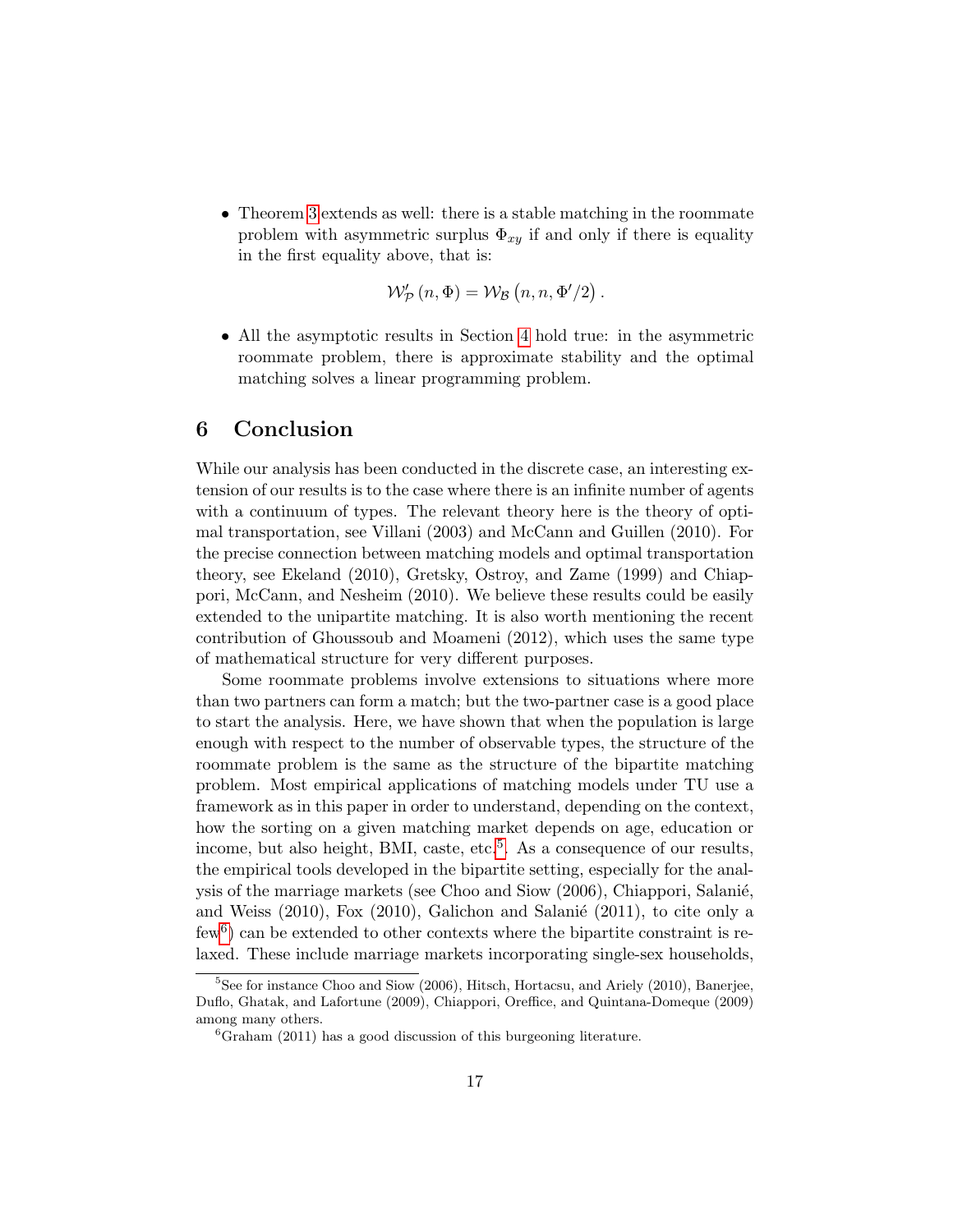tickets in US presidential elections, team jobs such as pilot/copilot, team sports and many others.

Finally, it seems natural to apply our "cloning technique" when utility is not transferable. One may think of assigning arbitrarily genders to both clones of each type, and considering a bipartite stable matching between the two genders. Such a matching will be stable in the roommate matching framework if the bipartite matching of the cloned populations is symmetric. However, such a symmetric stable bipartite matching of the cloned population may not exist. Therefore, the usefulness of cloning to restore stability in the non-transferable utility version of the roommate problem is an open question.

### References

- Azevedo, E., E. Weyl, and A. White (2012): "Walrasian Equilibrium in Large, Quasilinear Markets," Theoretical Economics, forthcoming.
- Balinski, M. (1970): "On maximum matchings, minimum coverings, and their connections," in Proc. of the Princeton Symposium on Mathematical Programming, ed. by H. Kuhn. Princeton University Press.
- BANERJEE, A., E. DUFLO, M. GHATAK, AND J. LAFORTUNE (2009): "Marry for What? Caste and Mate Selection in Modern India," Discussion Paper 14958, NBER.
- BECKER, G. (1973): "A theory of marriage, part I," Journal of Political Economy, 81, 813–846.
	- $-$  (1991): A Treatise on the Family. Harvard University Press.
- Chiappori, P., R. McCann, and L. Nesheim (2010): "Hedonic Price Equilibria, Stable Matching, and Optimal Transport: Equivalence, Topology, and Uniqueness," Economic Theory, pp. 1–49.
- Chiappori, P., S. Oreffice, and C. Quintana-Domeque (2009): "Fatter Attraction: Anthropometric and Socioeconomic Characteristics in the Marriage Market," DP 4594, IZA.
- CHIAPPORI, P.-A., B. SALANIÉ, AND Y. WEISS (2010): "Partner Choice and the Marital College Premium," mimeo Columbia University.
- Choo, E., and A. Siow (2006): "Who Marries Whom and Why," Journal of Political Economy, 114, 175–201.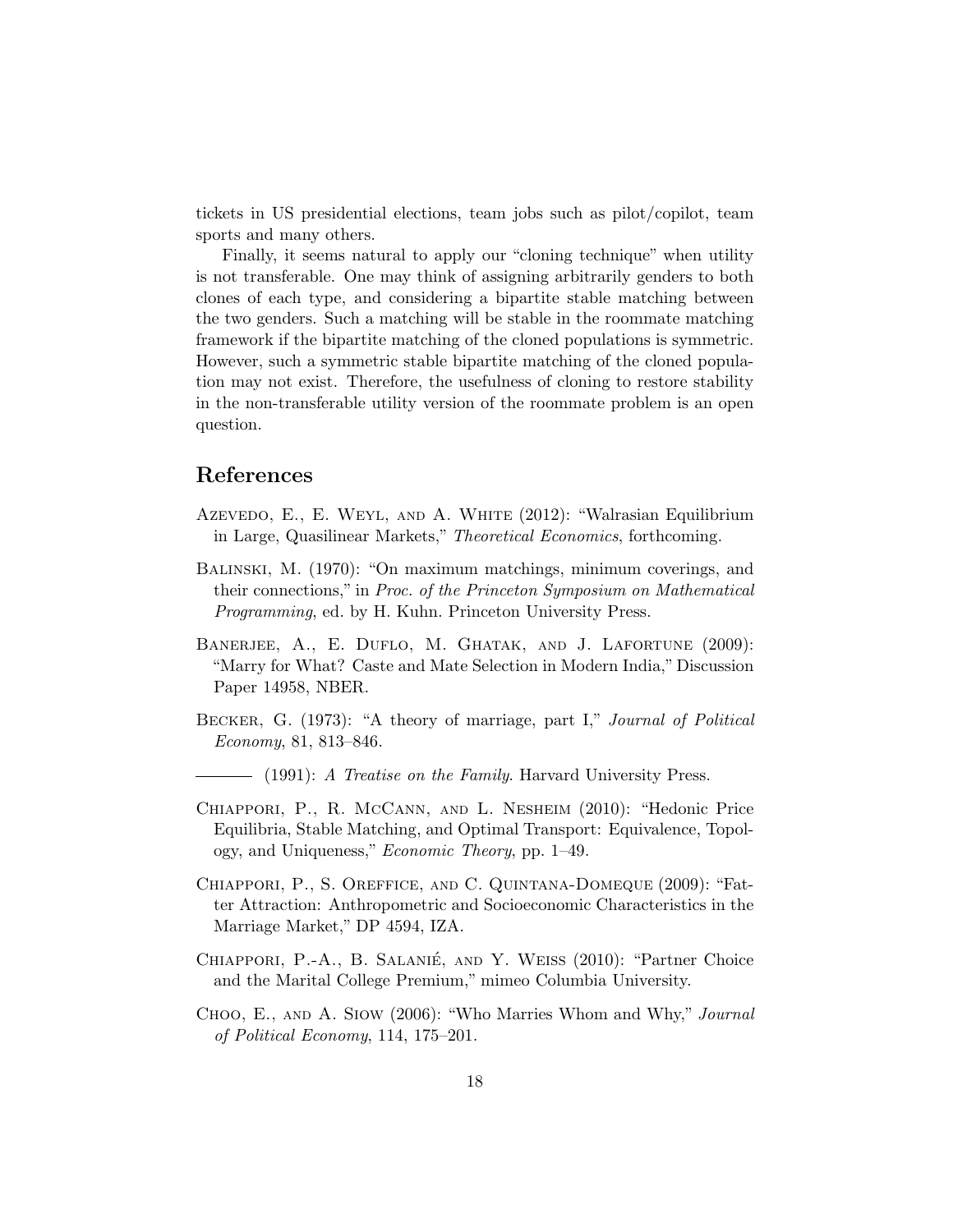- Chung, K.-S. (2000): "On the Existence of Stable Roommate Matchings," Games and Economic Behavior, 33, 206–230.
- EKELAND, I. (2010): "Notes on Optimal Transportation," *Economic Theory*, 42, 437–459.
- Fox, J. (2010): "Identification in Matching Games," Quantitative Economics, 1, 203–254.
- GALE, D., AND L. SHAPLEY (1962): "College Admissions and the Stability of Marriage," American Mathematical Monthly, 69, 9–14.
- GALICHON, A., AND B. SALANIÉ (2011): "Cupid's Invisible Hand: Social Surplus and Identification in Matching Models," mimeo.
- Ghoussoub, N., and A. Moameni (2012): "A Self-dual Polar Factorization for Vector Fields," Comm. Pure. Applied. Math. forthcoming.
- Graham, B. (2011): "Econometric Methods for the Analysis of Assignment Problems in the Presence of Complementarity and Social Spillovers," in Handbook of Social Economics, ed. by J. Benhabib, A. Bisin, and M. Jackson. Elsevier.
- GRETSKY, N., J. OSTROY, AND W. ZAME (1999): "Perfect competition in the continuous assignment model," Journal of Economic Theory, 88, 60–118.
- Gusfield, D., and R. Irving (1989): The Stable Marriage Problem: Structure and Algorithms. MIT Press.
- Hitsch, G., A. Hortacsu, and D. Ariely (2010): "Matching and Sorting in Online Dating," American Economic Review, 100, 130–163.
- Irving, R. (1985): "An Efficient Algorithm for the 'Stable Roommates' Problem," Journal of Algorithms, 6, 577–595.
- Karlander, J., and K. Eriksson (2001): "Stable outcomes of the roommate game with transferable utility," *International Journal of Game The* $ory, 29, 555 - 569.$
- Klaus, B., and F. Klijn (2010): "Smith and Rawls Share a Room: Stability and Medians," Social Choice and Welfare, 35, 647–667.
- Klaus, B., and A. Nichifor (2010): "Consistency in one-sided assignment problems," Social Choice and Welfare, 35, 415–433.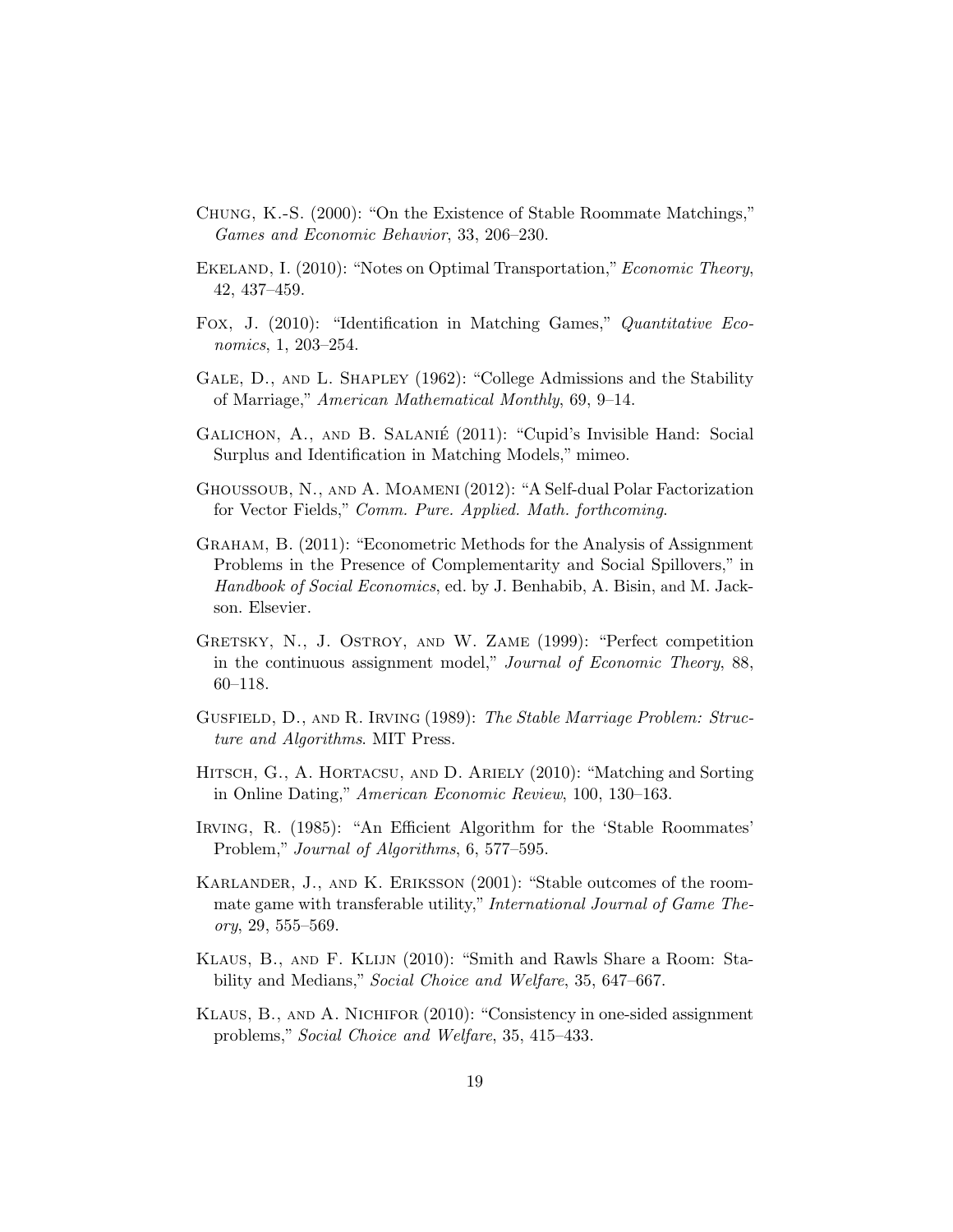- Koopmans, T. C., and M. Beckmann (1957): "Assignment Problems and the Location of Economic Activities," Econometrica, 25, 53–76.
- MCCANN, R., AND N. GUILLEN (2010): "Five Lectures on Optimal Transportation: Geometry, Regularity and Applications," Discussion paper, University of Toronto.
- SHAPLEY, L., AND M. SHUBIK (1971): "The assignment game I: the core," International Journal of Game Theory, 1, 111–130.
- Sotomayor, M. (2005): "The Roommate Problem Revisited," mimeo U. São Paulo.
- Talman, D., and Z. Yang (2011): "A model of partnership formation," Journal of Mathematical Economics, 47, 206–212.
- Tan, J. (1991): "A Necessary and Sufficient Condition for the Existence of a Complete Stable Matching," Journal of Algorithms, 12, 154—178.
- VILLANI, C. (2003): Topics in Optimal Transportation. American Mathematical Society.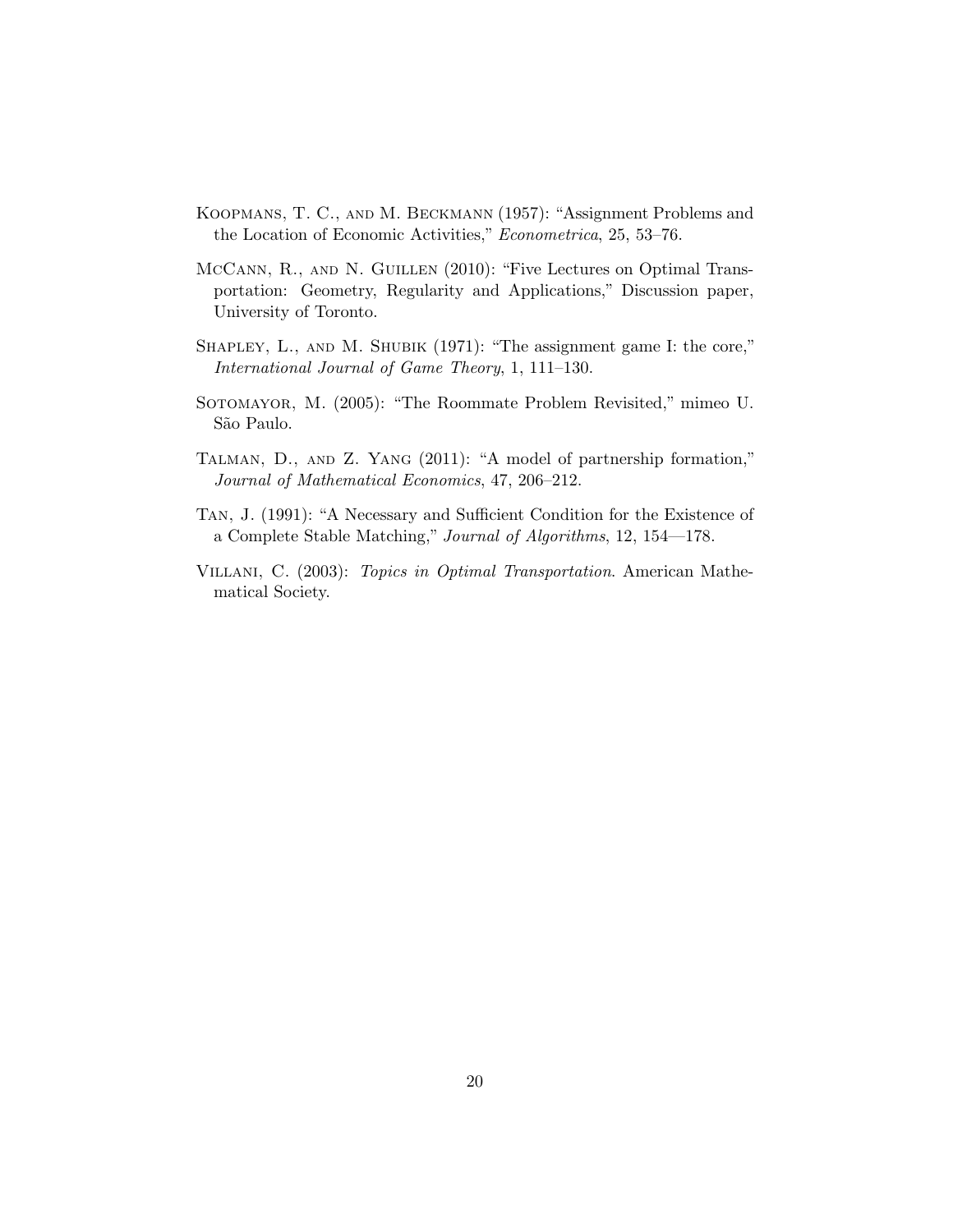## A Appendix: Proofs

Our proofs use an auxiliary object: the highest possible surplus for a fractional roommate matching, namely

$$
\mathcal{W}_{\mathcal{F}}(n,\Phi) = \max_{\mu \in \mathcal{F}(n)} \left( \sum_{x} \mu_{xx} \Phi_{xx} + \sum_{x \neq y} \mu_{xy} \frac{\Phi_{xy}}{2} \right). \tag{11}
$$

where  $\mathcal{F}(n)$  is the set of fractional (roommate) matchings, which relaxes the integrality constraint on  $\mu$ :

$$
\mathcal{F}(n) = \left\{ (\mu_{xy}) : \begin{pmatrix} 2\mu_{xx} + \sum_{y \neq x} \mu_{xy} \leq n_x \\ \mu_{xy} = \mu_{yx} \\ \mu_{xy} \geq 0 \end{pmatrix} \right\}.
$$
 (12)

The program (11) has no immediate economic interpretation since fractional roommate matchings are infeasible in the real world; and while obviously  $W_P(n, \Phi) \leq W_F(n, \Phi)$ , the inequality in general is strict. We are going to show, however, that the difference between the two programs vanishes when the population becomes large. Moreover, we will establish a link between (11) and the surplus at the optimum of the associated bipartite matching problem.

We start by proving:

#### Lemma A.1

$$
\mathcal{W}_{\mathcal{F}}(n,\Phi) = \mathcal{W}_{\mathcal{B}}(n,n,\Phi/2). \tag{13}
$$

Moreover, problem (11) has a half-integral solution.

Proof of Lemma A.1. First consider some fractional roommate matching  $\mu \in \mathcal{F}(n)$ , and define

$$
\begin{array}{rcl}\n\nu_{xy} & = & \mu_{xy} \text{ if } x \neq y \\
\nu_{xx} & = & 2\mu_{xx}.\n\end{array}
$$

As a (possibly fractional) bipartite matching, clearly  $\nu \in \mathcal{B}(n, n)$ ; and

$$
\sum_{x} \mu_{xx} \Phi_{xx} + \sum_{x \neq y} \mu_{xy} \frac{\Phi_{xy}}{2} = \frac{1}{2} \sum_{x,y \in \mathcal{X}} \nu_{xy} \Phi_{xy}.
$$

Now the right-hand side is the aggregate surplus achieved by  $\nu$  in the bipartite matching problem with margins  $(n, n)$  and surplus function  $\Phi/2$ . It follows that

$$
\mathcal{W}_{\mathcal{F}}\left(n,\Phi\right) \le \mathcal{W}_{\mathcal{B}}\left(n,n,\Phi/2\right). \tag{14}
$$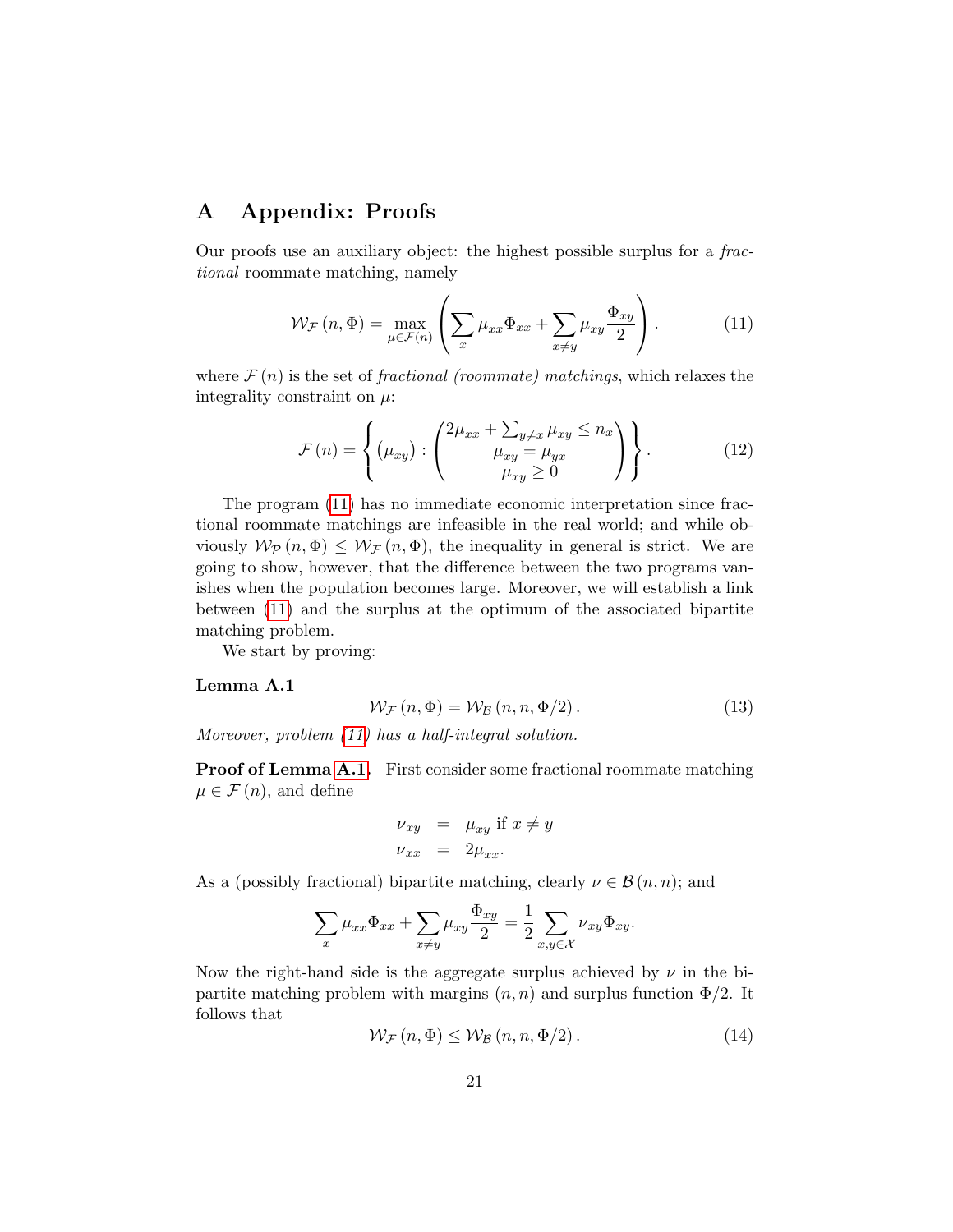Conversely, let  $(\nu_{xy})$  maximize aggregate surplus over  $\mathcal{B}(n,n)$  with surplus  $\Phi/2$ . By symmetry of  $\Phi$ ,  $(\nu_{yx})$  also is a maximizer; and since (7) is a linear program,  $\nu'_{xy} = \frac{\nu_{xy} + \nu_{yx}}{2}$  $\frac{1+\nu_{yx}}{2}$  also maximizes it. Define

$$
\mu'_{xy} = \nu'_{xy} \text{ if } x \neq y
$$
  

$$
\mu'_{xx} = \frac{\nu_{xx}}{2}.
$$

Then

$$
2\mu'_{xx} + \sum_{y \neq x} \mu'_{xy} = \nu_{xx} + \frac{1}{2} \sum_{y \neq x} (\nu_{xy} + \nu_{yx})
$$
  
=  $\frac{1}{2} (\nu_{xx} + \sum_{y \neq x} \nu_{xy})$   
+  $\frac{1}{2} (\nu_{xx} + \sum_{y \neq x} \nu_{yx}).$ 

Now  $\nu_{xx} + \sum_{y\neq x} \nu_{xy} \leq n_x$  by the scarcity constraint of "men" of type x, and  $\nu_{xx} + \sum_{y\neq x} \nu_{yx} \leq n_x$  by the scarcity constraint of "women" of type x. It follows that  $\mu' \in \mathcal{F}(n)$ , and

$$
\sum_{x} \mu'_{xx} \Phi_{xx} + \sum_{x \neq y} \mu'_{xy} \frac{\Phi_{xy}}{2} = \frac{1}{2} \sum_{x,y \in \mathcal{X}} \nu_{xy} \Phi_{xy}.
$$

Therefore the values of the two programs coincide.

Half-integrality follows from the Birkhoff-von Neumann theorem: there always exists an integral solution  $\nu$  of the associated bipartite matching problem, and the construction of  $\mu'$  makes it half-integral<sup>7</sup>.

Given Lemma A.1, we can now prove Theorem 1.

**Proof of Theorem 1.** The first inequality simply follows from the fact that  $\mathcal{P}(n) \subset \mathcal{F}(n)$ . Let us now show the second inequality. Lemma A.1 proved that  $W_F(n, \Phi) = W_B(n, n, \Phi/2)$ . Let  $\mu$  achieve the maximum in  $W_{\mathcal{F}}(n,\Phi)$ , so that

$$
\mathcal{W}_{\mathcal{F}}\left(n,\Phi\right) = \sum_{x} \mu_{xx} \Phi_{xx} + \sum_{x \neq y} \mu_{xy} \frac{\Phi_{xy}}{2}.
$$

<sup>&</sup>lt;sup>7</sup>The half-integrality of the solution of problem  $(11)$  also follows from a general theorem of Balinski (1970); but the proof presented here is self-contained.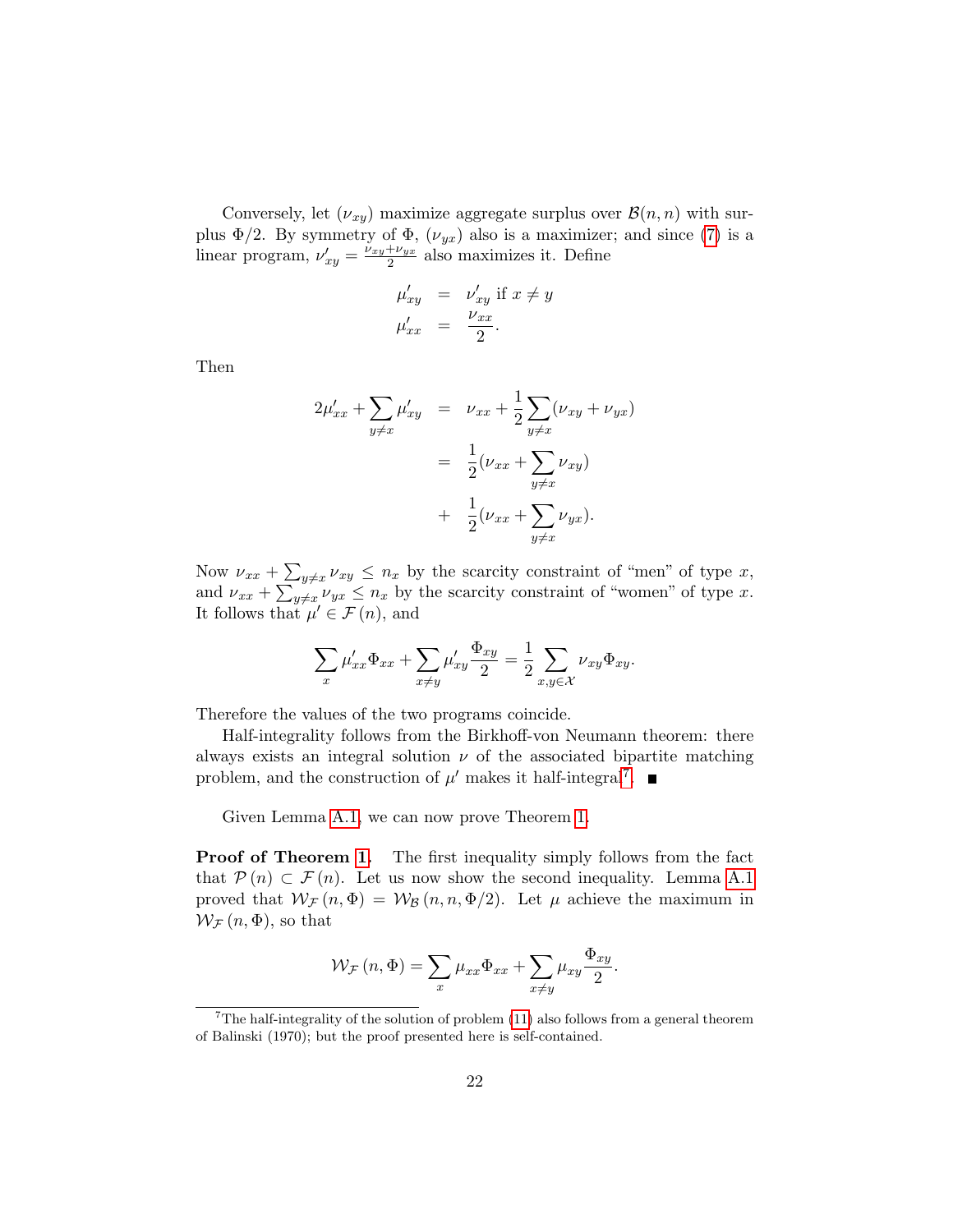Let  $\lfloor x \rfloor$  denote the floor rounding of x; by definition,  $x < \lfloor x \rfloor + 1$ , so that

$$
\mathcal{W}_{\mathcal{F}}\left(n,\Phi\right) < \sum_{x} \left\lfloor \mu_{xx} \right\rfloor \Phi_{xx} + \sum_{x \neq y} \left\lfloor \mu_{xy} \right\rfloor \frac{\Phi_{xy}}{2} + \sum_{x} \Phi_{xx} + \sum_{x \neq y} \frac{\Phi_{xy}}{2}.
$$

The right-hand side can also be rewritten as

$$
\sum_{x,y} \left[ \mu_{xy} \right] \Phi_{xy} + \sum_{x,y} \Phi_{xy}.
$$

But  $\lfloor \mu \rfloor$  is in  $\mathcal{B}(n, n)$ , and is integer by construction; therefore

$$
\sum_{x,y\in\mathcal{X}}\left[\mu_{xy}\right]\Phi_{xy}\leq\mathcal{W}_{\mathcal{P}}\left(n,\Phi\right).
$$

Finally,

$$
\sum_{x,y\in\mathcal{X}}\Phi_{xy}\leq |\mathcal{X}|^2\,\overline{\Phi}
$$

so that

$$
\mathcal{W}_{\mathcal{F}}\left(n,\Phi\right) \leq \mathcal{W}_{\mathcal{P}}\left(n,\Phi\right) + |\mathcal{X}|^2 \overline{\Phi}.
$$

 $\blacksquare$ 

#### A.1 Proof of Proposition 2

**Proof.** Let  $n'_x = \frac{n_x}{2}$ . By Lemma A.1, problem  $W_F(n', \Phi)$  has an halfintegral solution  $\mu'$ ; therefore problem  $\mathcal{W}_{\mathcal{F}}(n,\Phi)$  has an integral solution  $2\mu'$ , which must also solve (7). It follows that

$$
\mathcal{W}_{\mathcal{P}}\left(n,\Phi\right) = \mathcal{W}_{\mathcal{F}}\left(n,\Phi\right).
$$

 $\blacksquare$ 

### A.2 Proof of Theorem 3

Proof. By Theorem A.1, Problem (11) coincides with a bipartite matching problem between marginal  $(n_x)$  and itself. By well-known results on bipartite matching, there exist vectors  $(v_x)$  and  $(w_y)$  such that

$$
v_x \ge 0, \t w_y \ge 0
$$
  

$$
v_x + w_y \ge \Phi_{xy}
$$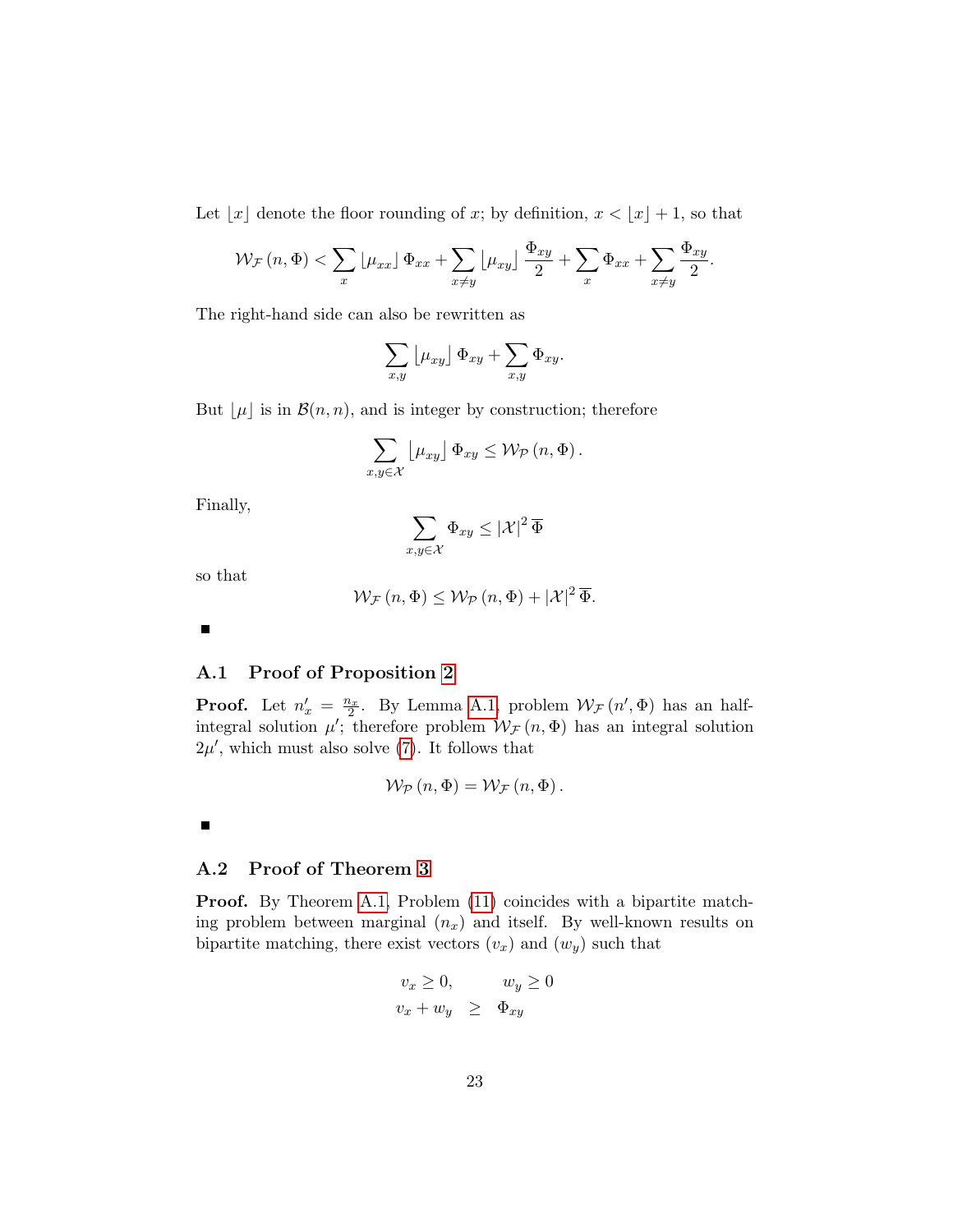and the latter inequality is an equality when  $\mu_{xy} > 0$ . Setting

$$
u_x = \frac{v_x + w_x}{2}
$$

the symmetry of  $\Phi$  implies

$$
u_x \geq 0
$$
  

$$
u_x + u_y \geq \Phi_{xy}
$$

and

$$
\sum_{x \in \mathcal{X}} n_x u_x = \sum_{x \in \mathcal{X}} \mu_{xx} \Phi_{xx} + \sum_{x \neq y} \mu_{xy} \frac{\Phi_{xy}}{2}
$$

so that the outcome  $(\mu, u)$  is stable.

Conversely, assume that  $\mu$  is a stable roommate matching. Then by definition, there is a vector  $(u_x)$  such that

$$
u_x \geq 0
$$
  

$$
u_x + u_y \geq \Phi_{xy}
$$

and

$$
\sum_{x \in \mathcal{X}} n_x u_x = \sum_{x \in \mathcal{X}} \mu_{xx} \Phi_{xx} + \sum_{x \neq y} \mu_{xy} \frac{\Phi_{xy}}{2}.
$$

Therefore  $(u, A = 0)$  are Lagrange multipliers for the linear programming problem (11), and  $\mu$  is an optimal solution of (11); finally,  $\mu$  is integral since it is a feasible roommate matching. QED.

(i), (ii) and (iii) follow, as there exist integral solutions of (11) if and only if

$$
\mathcal{W}_{\mathcal{P}}\left(n,\Phi\right) = \mathcal{W}_{\mathcal{F}}\left(n,\Phi\right),\,
$$

and  $W_F(n, \Phi)$  coincides with  $W_B(n, n, \Phi/2)$  from Lemma A.1.

#### A.3 Proof of Theorem 4

**Proof.** For each type x, remove one individual of type x to the population if  $n_x$  is odd. The resulting subpopulation differs from the previous one by at most  $|\mathcal{X}|$  individuals, and there is an even number of individuals of each type; hence by Proposition 3.1 there exists a stable matching.

Each individual so picked can be compensated with his payoff  $u_x$ . Since  $u_x \n\leq \overline{\Phi}$ , the total cost of compensating at most one individual of each type is bounded from above by  $|\mathcal{X}| \overline{\Phi}$ .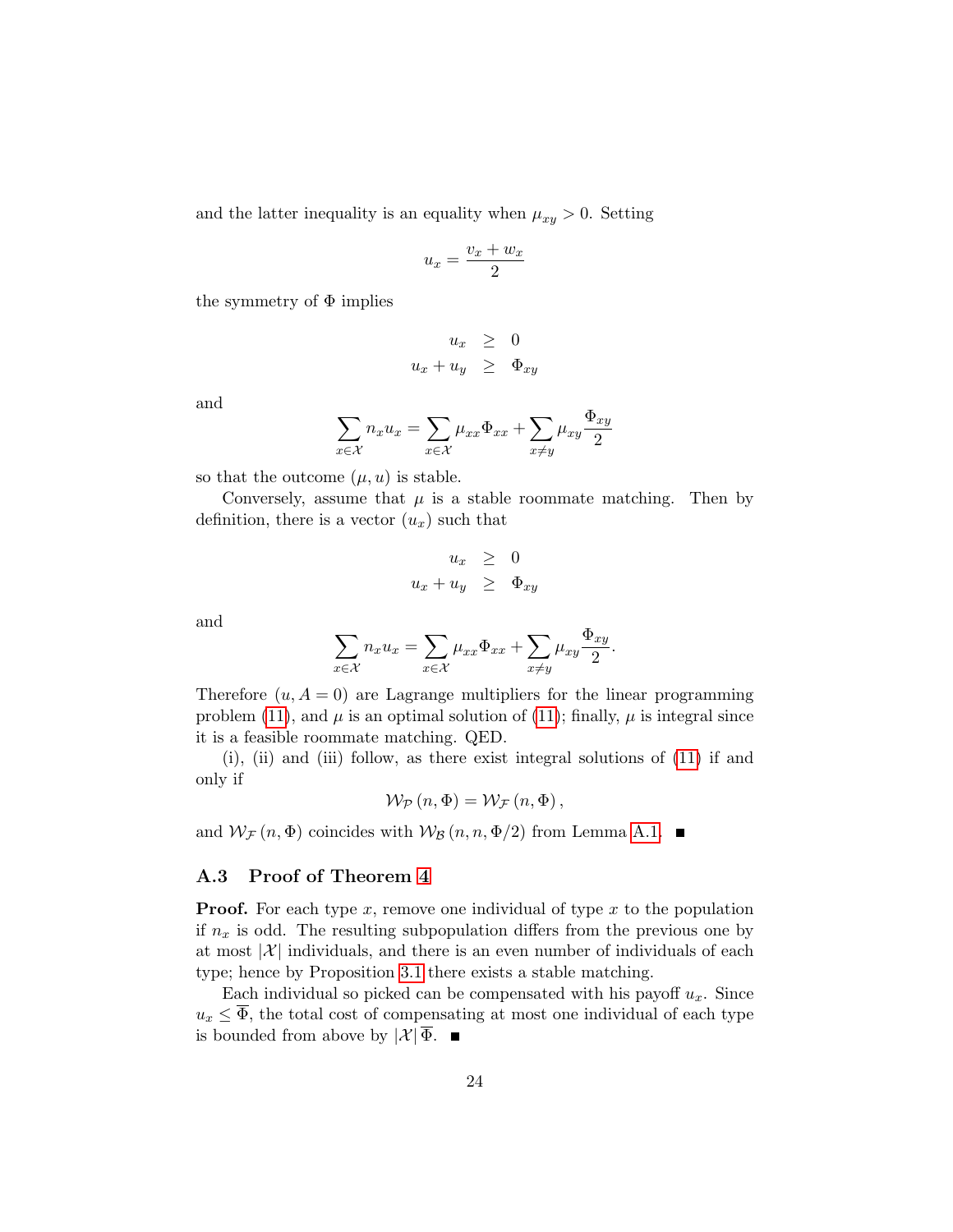#### A.4 Proof of Proposition 5

**Proof.** By Theorem 1, in the large population limit

$$
\lim_{k \to \infty} \frac{\mathcal{W}_{\mathcal{P}}\left(n^k, \Phi\right)}{N^k} = \mathcal{W}_{\mathcal{F}}\left(f, \Phi\right)
$$

and Lemma A.1 yields the conclusion.  $\blacksquare$ 

#### A.5 Proof of Proposition 6

**Proof.** (i) The number of individuals to be removed is bounded from above by  $|\mathcal{X}|$ , hence its frequency tends to zero as  $|\mathcal{X}|/N \to 0$ . (ii) follows from the fact that

$$
\frac{\mathcal{W}_{\mathcal{F}}\left(n,\Phi\right)-\mathcal{W}_{\mathcal{P}}\left(n,\Phi\right)}{N}\to 0.
$$

 $\blacksquare$ 

#### A.6 Proof of Theorem 7

**Proof.** (i) Consider an optimal solution  $\mu_{xy}$  to  $\mathcal{W}_{\mathcal{P}}(n, \Phi')$ . For any pair  $x \neq y$  such that  $\Phi_{xy} > \Phi_{yx}$ , set  $\pi_{xy} = \mu_{xy}$ , and  $\pi_{xy} = 0$  if  $\Phi_{xy} < \Phi_{yx}$ . If  $\Phi_{xy} = \Phi_{yx}$ , set  $\pi_{xy}$  and  $\pi_{yx}$  arbitrarily nonnegative integers such that  $\pi_{xy} + \pi_{yx} = \mu_{xy}$ ; set  $\pi_{xx} = \mu_{xx}$ . Then  $\pi$  is feasible for the optimized symmetric problem, and one has

$$
\sum_{x \in \mathcal{X}} \mu_{xx} \Phi'_{xx} + \sum_{x \neq y} \mu_{xy} \frac{\Phi'_{xy}}{2} = \sum_{x,y \in \mathcal{X}} \pi_{xy} \Phi_{xy}
$$

so that

$$
\mathcal{W}_{\mathcal{P}}\left(n,\Phi'\right)\leq\mathcal{W}'_{\mathcal{P}}\left(n,\Phi\right).
$$

Conversely, consider  $\pi_{xy}$  an optimal solution to  $\mathcal{W}'_{\mathcal{P}}(n,\Phi)$ . First observe that if  $\Phi_{xy} < \Phi_{yx}$  then  $\pi_{xy} = 0$ ; otherwise subtracting one from  $\mu_{xy}$  and adding one to  $\pi_{yx}$  would lead to an improving feasible solution, contradicting the optimality of  $\pi$ . Set

$$
\mu_{xy} = \pi_{xy} + \pi_{yx}, \ x \neq y
$$
  

$$
\mu_{xx} = \pi_{xx}
$$

so that

$$
\sum_{x \in \mathcal{X}} \mu_{xx} \Phi'_{xx} + \sum_{x \neq y} \mu_{xy} \frac{\Phi'_{xy}}{2} = \sum_{x,y \in \mathcal{X}} \pi_{xy} \Phi_{xy}
$$